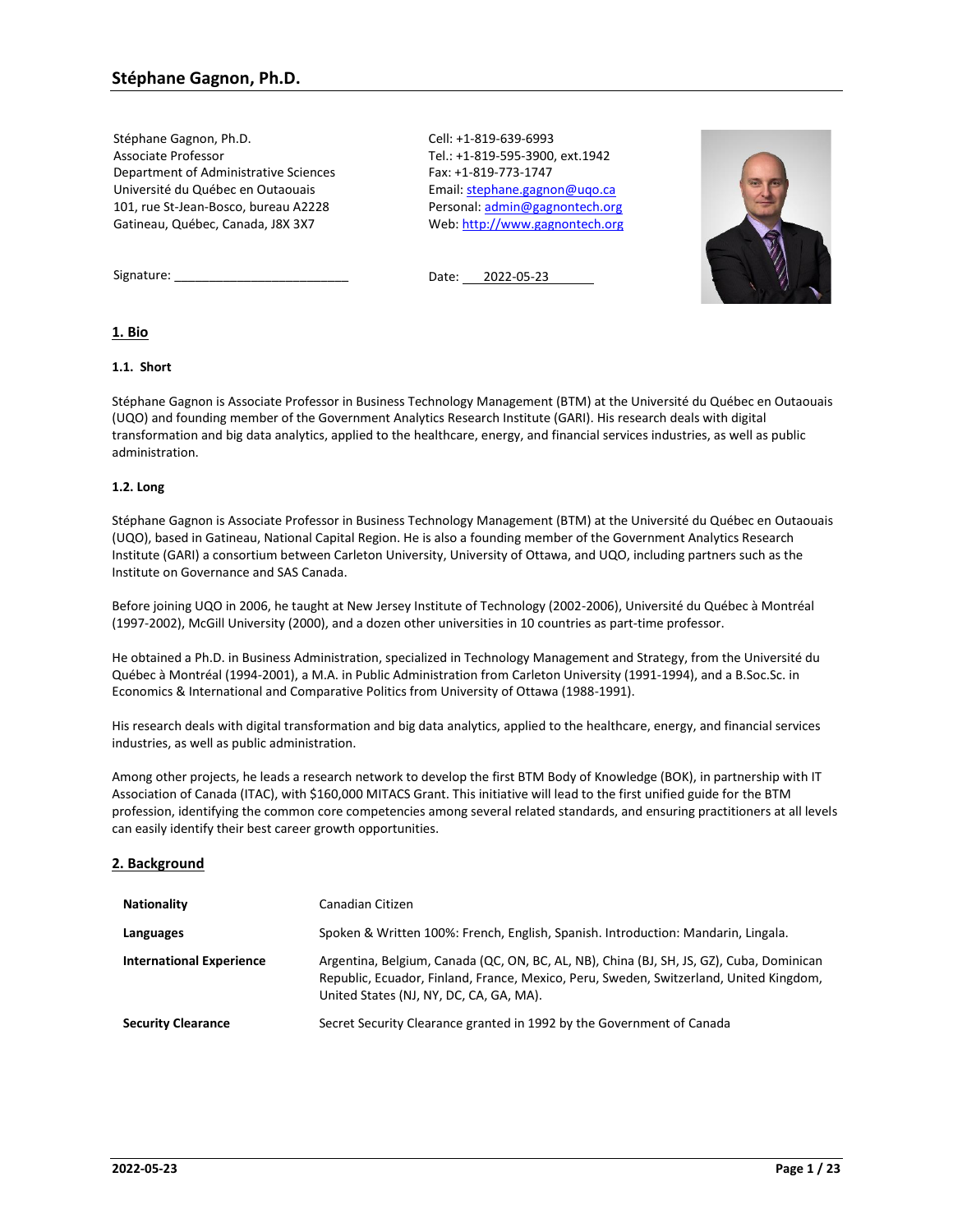## **3. Education**

| 1995-2001 | Ph.D. in Administration<br>Université du Québec à Montréal (UQAM), Montréal, Québec, Canada                                                                                                                         |
|-----------|---------------------------------------------------------------------------------------------------------------------------------------------------------------------------------------------------------------------|
|           | <b>Dissertation:</b> "Building New Innovation Capabilities: A Synthesis of the Resource-Based and Operations<br>Strategy Perspectives, with Applications to the Cases of Electric Vehicles and Electronic Commerce" |
| 1991-1993 | <b>M.A. in Public Administration</b><br>Carleton University, Ottawa, Ontario, Canada                                                                                                                                |
| 1988-1991 | <b>B.Soc.Sc. in Economics &amp; International and Comparative Politics</b><br>University of Ottawa, Ottawa, Ontario, Canada                                                                                         |

## **4. Work Experience**

### **4.1. Academic Positions**

| 2006-Today | <b>Associate Professor</b><br>Dept. of Administrative Sciences<br>Université du Québec en Outaouais (UQO), Gatineau, Québec, Canada               |
|------------|---------------------------------------------------------------------------------------------------------------------------------------------------|
| 2002-2006  | <b>Assistant Professor</b><br>School of Management & College of Computing Sciences<br>New Jersey Institute of Technology (NJIT), Newark, NJ, U SA |
| 2001-2002  | <b>Assistant Professor</b><br>Dept. of Management and Technology<br>Université du Québec à Montréal (UQAM), Montréal, Québec, Canada              |

## **4.2. Part-Time Teaching**

| 2015-2018 | MPM with UQAC<br>Guizhou University, Guiyang, Guizhou, China                                                                       |
|-----------|------------------------------------------------------------------------------------------------------------------------------------|
| 2011      | MBA, Telfer School of Management<br>University of Ottawa, Ottawa, Ontario, Canada                                                  |
| 2001-2016 | MPM, Dept. of Economics and Administrative Sciences<br>Université du Québec à Chicoutimi (UQAC), Chicoutimi, Québec, Canada        |
| 2002-2005 | MBA in Management of Technology<br>École Supérieure de Commerce (ESC), Saint-Étienne, France                                       |
| 2002      | International Executive MBA<br>Universidad de la Matanza (UDLM), Buenos Aires, Argentina                                           |
| 2002      | MBA, Dept. of Management Sciences<br>Université du Québec à Rimouski (UQAR), Lévis, Québec, Canada                                 |
| 2001-2002 | MBA, School of Business Administration<br>China University of Mining and Technology (CUMT), Xuzhou, Jiangsu, China                 |
| 2001      | International Executive MBA<br>Escuela Politécnica del Litoral (ESPOL), Guayaquil, Ecuador                                         |
| 2000      | UG and MBA, Dept. of Strategy & Dept. of Information Systems, Faculty of Management<br>McGill University, Montréal, Québec, Canada |
| 1999-2002 | International Executive MBA<br>Universidad San Ignacio de Loyola (USIL), Lima, Peru                                                |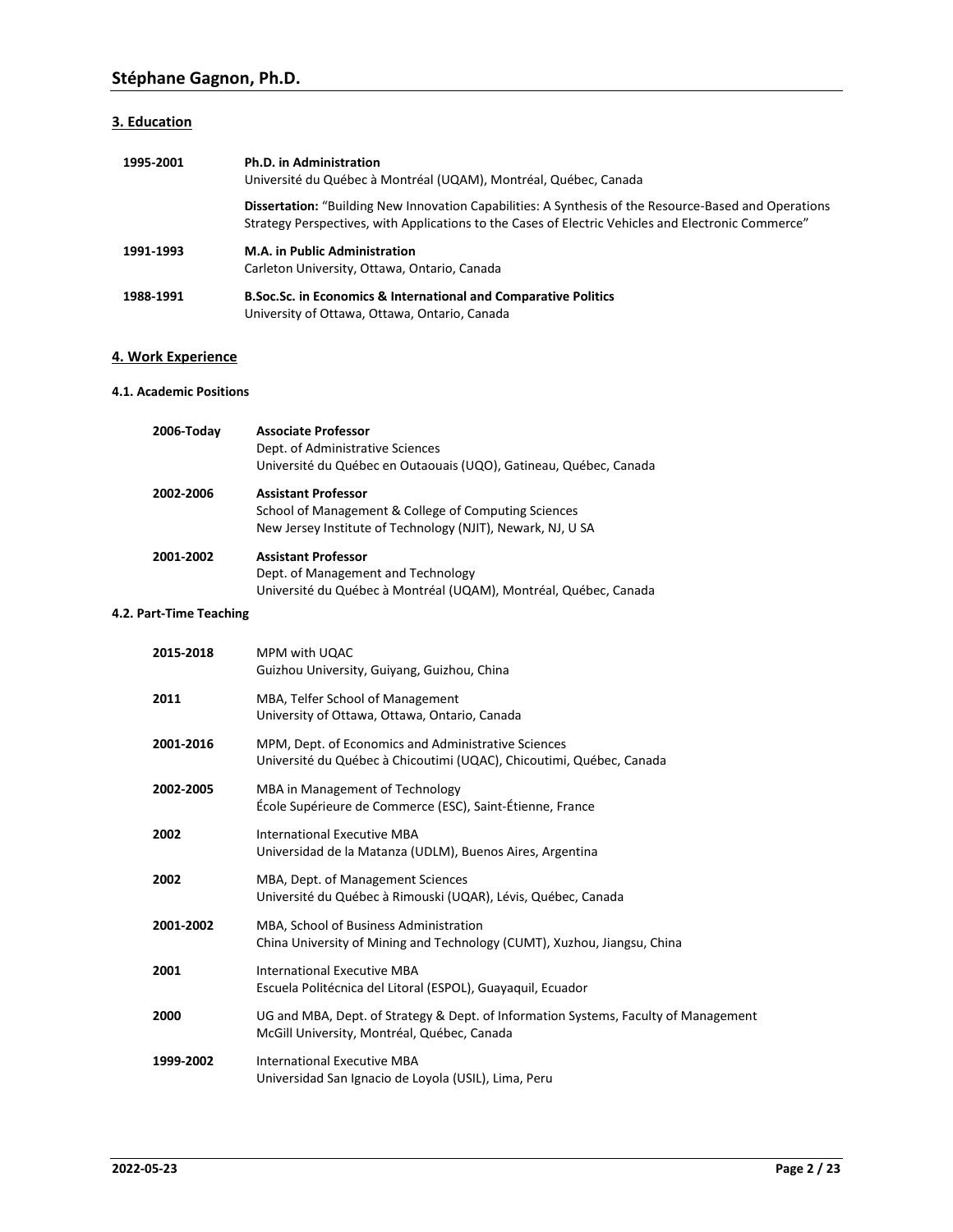| 1999                        | UG, Dept. of Industrial Engineering, School of Engineering<br>Monteray Institute of Technology (ITESM), Mexico City, Mexico            |  |  |  |  |  |  |  |
|-----------------------------|----------------------------------------------------------------------------------------------------------------------------------------|--|--|--|--|--|--|--|
| 1998-2000                   | International Executive MBA and MPM<br>Universidad Nacional APEC (UNAPEC), Santo Domingo, Rep. Dominicana                              |  |  |  |  |  |  |  |
| 1997-2001                   | UG and MBA, Dept. of Management and Technology, School of Business<br>Université du Québec à Montréal (UQAM), Montréal, Québec, Canada |  |  |  |  |  |  |  |
| 4.3. Consulting Assignments |                                                                                                                                        |  |  |  |  |  |  |  |
| 2015-2016                   | <b>BTM Standards Development</b><br>ITAC Talent, Toronto, Ontario, Canada                                                              |  |  |  |  |  |  |  |
| 2011-2012                   | <b>Supply Chain Analytics</b><br>CSSS de Gatineau Hospitals, Gatineau, Québec, Canada                                                  |  |  |  |  |  |  |  |
| 2008                        | <b>Project Management Training</b><br>SETYM International, Montréal, Québec, Canada                                                    |  |  |  |  |  |  |  |
| 2008                        | <b>Enterprise Architecture Analysis</b><br>Parliament of Canada, Ottawa, Ontario, Canada                                               |  |  |  |  |  |  |  |
| 2007                        | <b>Enterprise Architecture Analysis</b><br>Société de Transport de l'Outaouais (STO), Gatineau, Québec, Canada                         |  |  |  |  |  |  |  |
| 2006                        | <b>E-Commerce Strategy</b><br>Adnetis, Gatineau, Québec, Canada                                                                        |  |  |  |  |  |  |  |
| 2005                        | <b>E-Commerce Strategy</b><br>PriceWaterhouse, Lima, Peru                                                                              |  |  |  |  |  |  |  |
| 2005                        | <b>Software Marketing</b><br>Solstice Software, Newark, NJ, USA                                                                        |  |  |  |  |  |  |  |
| 2004                        | <b>Software Marketing</b><br>mValent, Newark, NJ, USA                                                                                  |  |  |  |  |  |  |  |
| 2004                        | <b>Software Marketing</b><br>OpenDemand, Newark, NJ, USA                                                                               |  |  |  |  |  |  |  |
| 2004                        | <b>Software Marketing</b><br>AK Systems, Newark, NJ, USA                                                                               |  |  |  |  |  |  |  |
| 2003                        | <b>E-Tourism System Development Project Review</b><br>Bell Canada, Montréal, Québec, Canada                                            |  |  |  |  |  |  |  |
| 2003                        | <b>E-Commerce Strategy</b><br>PriceWaterhouse, Quito, Ecuador                                                                          |  |  |  |  |  |  |  |
| 2002                        | <b>Systems Integration Strategy</b><br>Horizon Blue Cross Blue Shield, Newark, NJ, USA                                                 |  |  |  |  |  |  |  |
| 2001                        | <b>International Trade Strategy</b><br>Chinese Chamber of Commerce, Xuzhou, Jiangsu, China                                             |  |  |  |  |  |  |  |
| 2000                        | Systems Architecture for B2B and B2G<br>Bell Canada, Montréal, Québec, Canada                                                          |  |  |  |  |  |  |  |
| 1999                        | Development Methods for Software Venture Leaders<br>Bell Canada, Montréal, Québec, Canada                                              |  |  |  |  |  |  |  |
| 1998                        | <b>Testing Tool for Software Venture Leaders</b><br>Nortel, Ottawa, Ontario, Canada                                                    |  |  |  |  |  |  |  |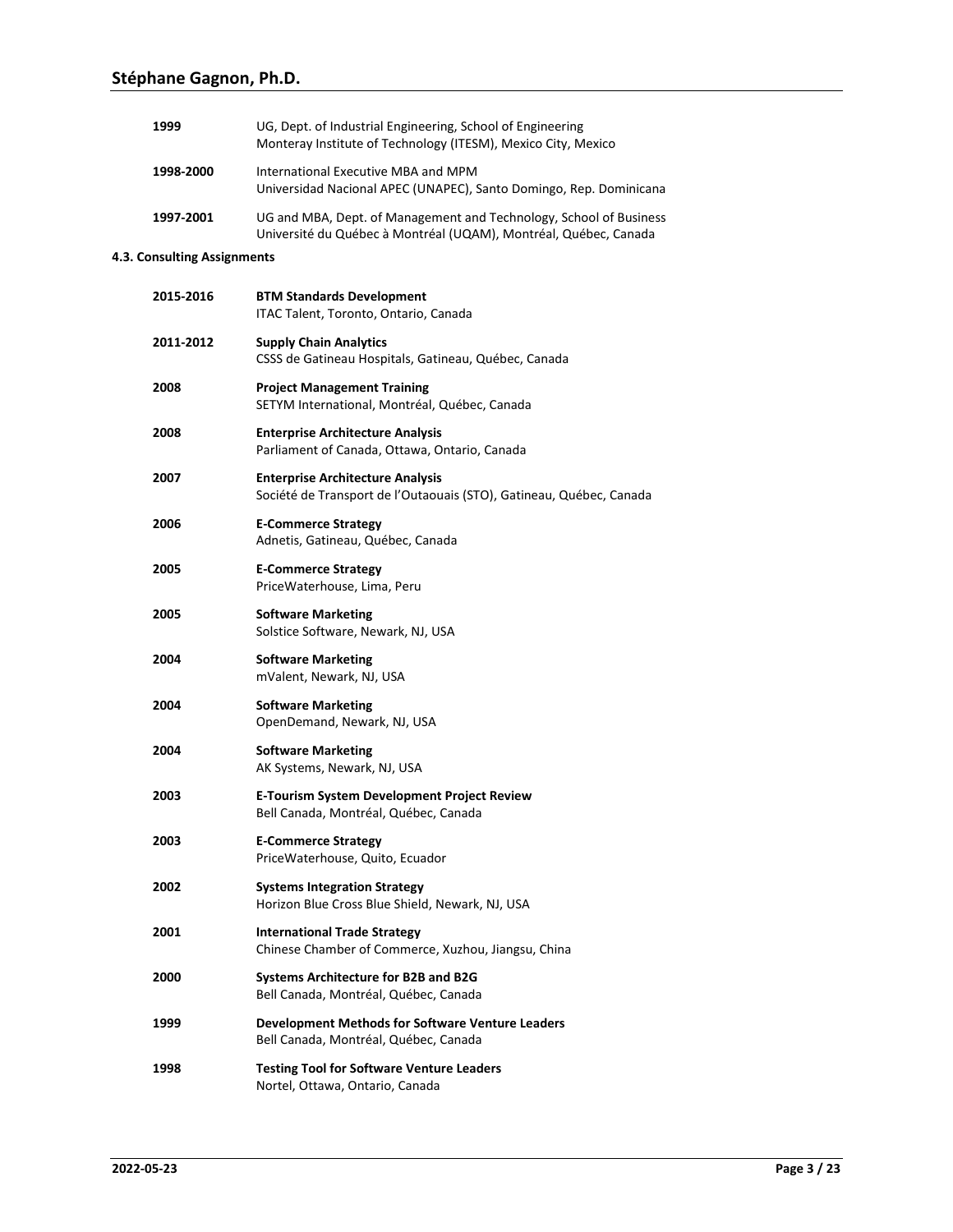| 1998 | <b>Training Plan for Software Venture Leaders</b><br>Emergis, Bell Canada, Montréal, Québec, Canada |
|------|-----------------------------------------------------------------------------------------------------|
| 1997 | Development Methods in the Automotive Industry<br>Secor Consulting Group, Montréal, Québec, Canada  |

## **4.4. United Nations Projects**

| 2003 | <b>E-Commerce Statistics</b><br>United Nations Conference on Trade and Development, Geneva, Switzerland                 |
|------|-------------------------------------------------------------------------------------------------------------------------|
| 2002 | <b>E-Business Model Innovation Capabilities in Developing Countries</b><br>United Nations University, Helsinki, Finland |
| 2001 | Information Technology Strategy for Tourism Education in Africa<br>World Tourism Organization, Madrid, Spain            |
| 2001 | <b>E-Business Practices for Tourism SMEs</b><br>World Tourism Organization, Madrid, Spain                               |
| 1998 | <b>Benchmarking of E-Tourism Systems</b><br>World Tourism Organization, Madrid, Spain                                   |

## **4.5. Professional Experience**

| 1996 | <b>Research Assistant</b><br>Université du Québec à Montréal, Montréal, Québec, Canada                  |
|------|---------------------------------------------------------------------------------------------------------|
| 1994 | <b>Economist</b><br>Department of Industry, Government of Canada, Ottawa, Ontario, Canada               |
| 1992 | <b>Economist</b><br>Department of Foreign Affairs, Government of Canada, Ottawa, Ontario, Canada        |
| 1990 | <b>Executive Assistant</b><br>Department of Public Works, Government of Canada, Ottawa, Ontario, Canada |
| 1990 | <b>Computer Support</b><br>Graduate Students Association, University of Ottawa, Ottawa, Ontario, Canada |
| 1989 | <b>Computer Support</b><br>Department of Revenue, Government of Canada, Ottawa, Ontario, Canada         |
| 1986 | <b>Computer Support</b><br>Centre de Sports et Raquette-Ball, Jonquière, Québec, Canada                 |
| 1985 | <b>Computer Support</b><br>Assurances St-Cyr, Chicoutimi, Québec, Canada                                |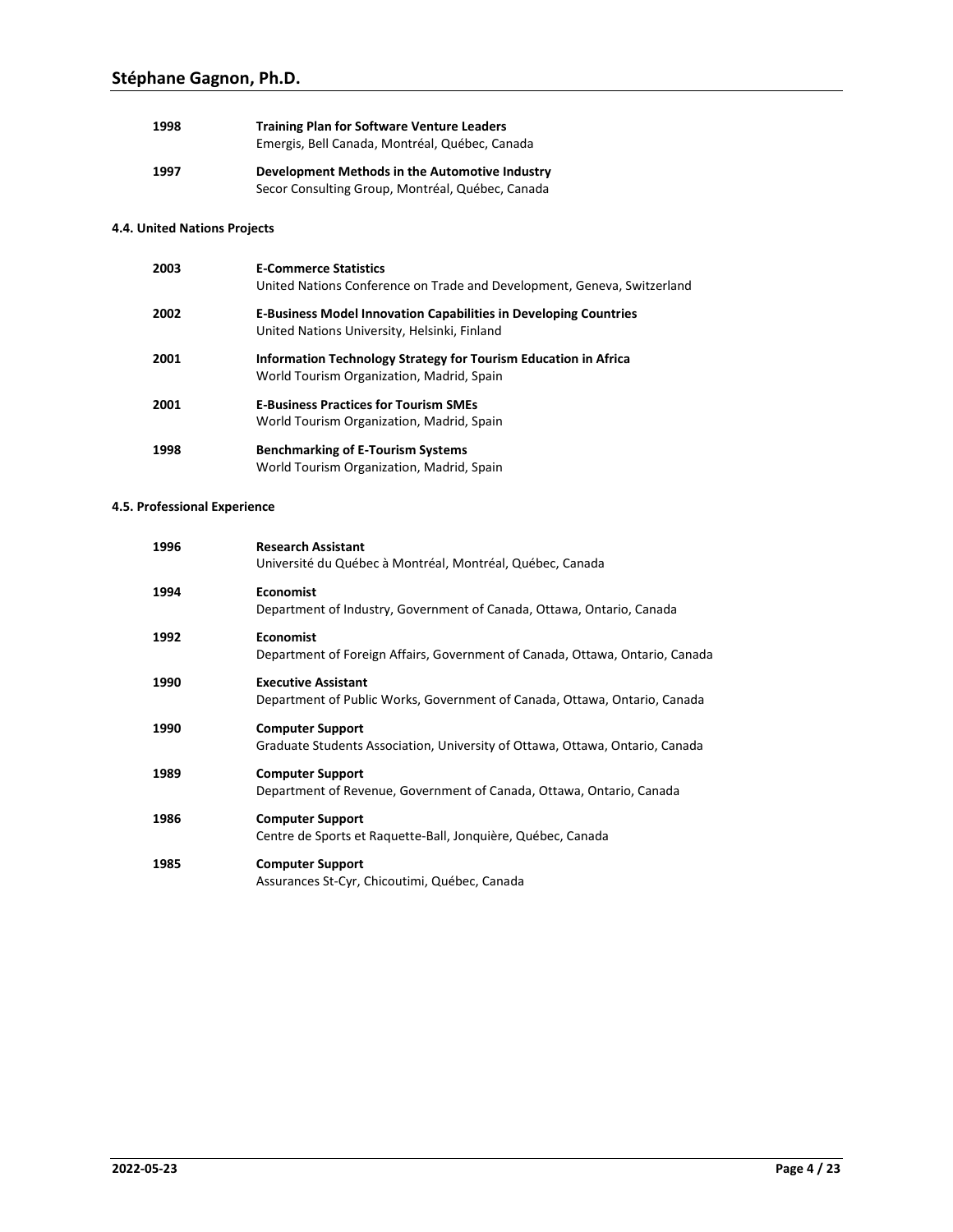## **5. Publications**

### **5.1. Peer-Reviewed**

### **5.1.1. Journal Articles**

- 21. Yanik Harnois, Stéphane Gagnon, (2022), "Fighting corruption in international development: a grounded theory of managing projects within a complex socio-cultural context", Journal of Advances in Management Research (JARM), accepted for publication, in production. Emerald, ISSN (online): 0972-7981.
- 20. Farhad Khosrojerdi, Stéphane Gagnon, Raul Valverde, (2021), "Proposing an Ontology Model for Planning Photovoltaic Systems", Machine Learning and Knowledge Extraction, 3(3), pp.582-600. MDPI, ISSN: 2504-4990.
- 19. Sylvia Andriamaharosoa, Stéphane Gagnon, Raul Valverde, (2021), "Detecting the causal structure of risk in industrial systems using Dynamic Bayesian Networks", International Journal of Information Technologies and Systems Approach (IJITSA), 15(1), pp. 1-22. IGI, ISSN: 1935-570X.
- 18. Yanik Harnois, Stéphane Gagnon, (2021), "Corruption and International Development: A Review of Project Management Challenges", Journal of Financial Crime (JFC), 29(3), pp. 864-877. Emerald, ISSN (online): 1359-0790.
- 17. Catherine Cabot, Stéphane Gagnon, (2021), "Understanding the Career Dynamics of Information Technology Professionals: A Systematic Review of Career Anchors Studies", International Journal of Information Systems and Project Management (IJISPM), 9(2), Article 4, pp. 44-60. University of Minho, Portugal, ISSN (online): 2182-7788.
- 16. Farhad Khosrojerdi, Okhaide Akhigbe, Stéphane Gagnon, Alex Ramirez, Gregory Richards, (2021), "Integrating Artificial Intelligence and Analytics in Smart Grids: A Systematic Literature Review", International Journal of Energy Sector Management, 16(2), pp. 318-338. Emerald, ISSN: 1750-6220.
- 15. Sabrina Azzi, Stéphane Gagnon, Alex Ramirez, Gregory Richards, (2020), "Healthcare applications of artificial intelligence: A review and proposed framework", Applied Sciences, 10(6553). MDPI, ISSN: 2076-3417.
- 14. Sherif Barrad, Stéphane Gagnon, Raul Valverde, (2020), "An Analytics Architecture for Procurement", International Journal of Information Technologies and Systems Approach (IJITSA), 13(4), Article 4, 26 pages. IGI, ISSN: 1935-570X.
- 13. Farhad Khosrojerdi, Stéphane Gagnon, Raul Valverde, (2020), "Proposing a Knowledge-Based Model for Photovoltaic Modules Operating under Shading Conditions", WSEAS Transactions on Computers. 19: 224-233. WSEAS, ISSN: 2224- 2872.
- 12. Véra-Line Montreuil, Martin Lauzier, Stéphane Gagnon, (2020), "A closer look at determinants of organizational capability to innovate (OCI) : A dynamic capabilities perspective", European Journal of Innovation Management, 24(3), pp. 820-847. Emerald, ISSN: 1460-1060.
- 11. Marc-André Léger, Raul Valverde, Stéphane Gagnon, (2019), "An innovative framework to integrate CIO competencies within the business technology management body of knowledge", International Journal of Organizational and Collective Intelligence (IJOCI), 9(3), Article 1. IGI, ISSN: 1947-9344, 1947-9352.
- 10. Svetlana Sidenko, Raul Valverde, Stéphane Gagnon, (2019), "Open Business Models for Business Technology Management Bodies of Knowledge", International Journal of Organizational and Collective Intelligence (IJOCI), 9(3), Article 2. IGI, ISSN: 1947-9344, 1947-9352.
- 9. Véronique Nabelsi, Stéphane Gagnon, Damien Brochot, (2017), "Increasing the Impact of Wikis on Project Performance: Fine-tuning Functional Quality and Knowledge Sharing", Knowledge and Process Management, 24(2), pp.96–113. Wiley, ISSN: 1099-1441.
- 8. Véronique Nabelsi, Stéphane Gagnon, (2017), "Information Technology Strategy for a Patient-Oriented, Lean, and Agile Integration of Hospital Pharmacy and Medical Equipment Supply Chains", International Journal of Production Research, 55(14), pp. 3929-3945. Taylor & Francis, ISSN: 0020-7543.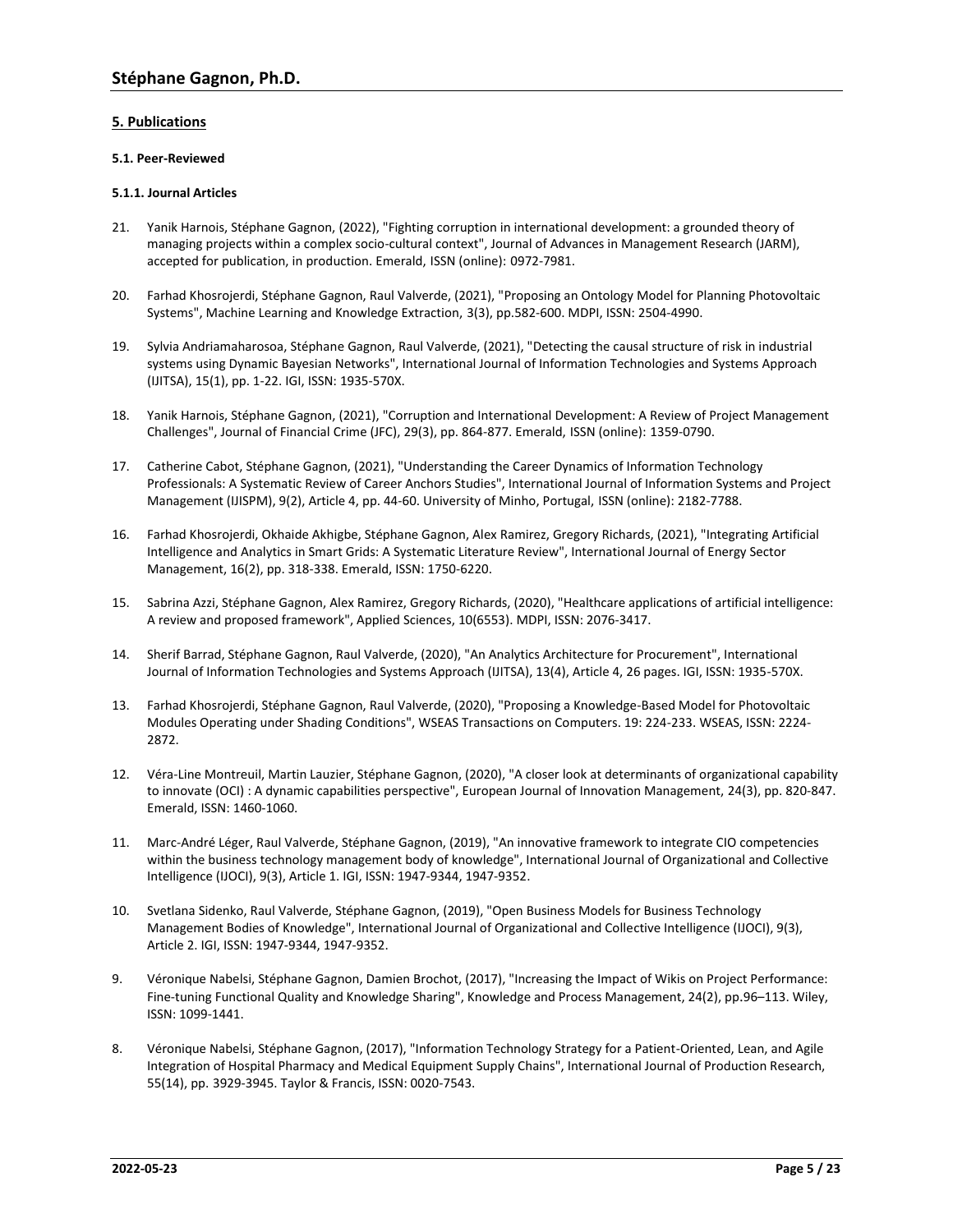- 7. Salim Lahmiri, Stephane Gagnon, (2016), "Emerging Markets Reward Risk: Empirical Evidence from MENA during 2008 Financial Crisis", International Journal of Innovation the Digital Economy, 7(3), pp.65-76. IGI, ISSN: 1947-8305.
- 6. Stéphane Gagnon, (2013), "Rules-Based Integration of News Trading Algorithms", Journal of Trading, 8(1), pp. 15-27. Institutional Investors Journals (IIJ), ISSN: 1559-3967.
- 5. Stéphane Gagnon, Véronique Nabelsi, Katia Passerini, Kemal Cakici, (2011), "Cloud Services as the Next Web Apps Architecture: Open Issues for SaaS Vendors", IT Professional, 13(5), pp. 44-50. IEEE, ISSN: 1520-9202*.*
- 4. Stéphane Gagnon, Thomas Woodley, (2006), "SOA and BPM: Synergies and Challenges", Applied Computing and Informatics, 4(2), pp.41-66. Springer, ISSN: 1319-5107*.*
- 3. Stéphane Gagnon, (2006), "Toward a Multilateral Effort in Measuring e-Business for Development", International Journal of Infonomics, 1(4). ISSN: 1742-4720, EISSN: 1742-4712.
- 2. Stéphane Gagnon, (1999), "Resource-Based Competition and the New Operations Strategy", International Journal of Operations and Production Management, 19(2), pp.125-138. ISSN: 0144-3577*.*
- 1. Stéphane Gagnon, (1999), "Strategic Challenges in Developing Electric Vehicles: A Literature Review", International Journal of Vehicle Design, 21(1), pp.89-109. ISSN: 0143-3369, EISSN: 1741-5314*.*

### **5.1.2. Chapters**

- 6. Sherif Barrad, Raul Valverde, Stéphane Gagnon, (2018), "The Application of System Dynamics for a Sustainable Procurement Operation", Innovative Solutions for Sustainable Supply Chains, Cham: Springer International Publishing, pp. 179-196. ISBN: 9783319943220.
- 5. Salim Lahmiri, Stéphane Gagnon, (2016), "A Sequential Probabilistic System for Bankruptcy Data Classification", Analyzing Risk through Probabilistic Modeling in Operations Research, IGI Global, pp.138-147. ISBN: 9781466694583.
- 4. Salim Lahmiri, Stephane Gagnon, (2016), "On the Risk-Return Relationship in European and MENA Major Stock Markets During the 2008 Financial Crisis", Comparative Economics and Regional Development in Turkey, IGI Global, pp.252-264. ISBN: 9781466687295.
- 3. Stéphane Gagnon, Véronique Nabelsi, (2012), "Cloud Computing, Software as a Service & Next Generation ERP", in P.-M. Léger, et al., eds., Readings on Enterprise Resource Planning, ERPsim Lab, HEC Montreal, ISBN unavailable, textbook available to 100+ universities in the world partners of the lab.
- 2. Stéphane Gagnon, (2005), "Resource-Based Competition and the New Operations Strategy", in Alison Bettley, David Mayle, Tarek Tantoush, eds., Operations Management: A Strategic Approach, Course Readers Series, London, Sage Publications, pp. 24-34. ISBN: 1412919037.
- 1. François Bédard, Stéphane Gagnon, (2001), "E-Business Practices for Tourism SME's", in E-Business for Tourism: Practical Guidelines for Destinations and Businesses, Business Council, World Tourism Organization, Madrid, pp. 123-231. ISBN: 9284404592.

### **5.1.3. Papers in Proceedings**

- 21. Stéphane Gagnon, Sabrina Azzi, (2022), "Semantic Annotation of Parliamentary Debates and Legislative Intelligence Enhancing Citizen Experience", EGOVIS 2022 - The 11th International Conference on Electronic Government and the Information Systems Perspective, August 22-24, 2022, Vienna, accepted for publication in proceedings, published in Springer's LNCS.
- 20. Stéphane Gagnon, (2022), "Digital Project Leadership and Talent Management in the As-Practice Perspective", AMCIS 2022 - The Twenty-Eight Americas Conference on Information Systems, August 10-14, 2022, Minneapolis, MN, accepted for publication in proceedings.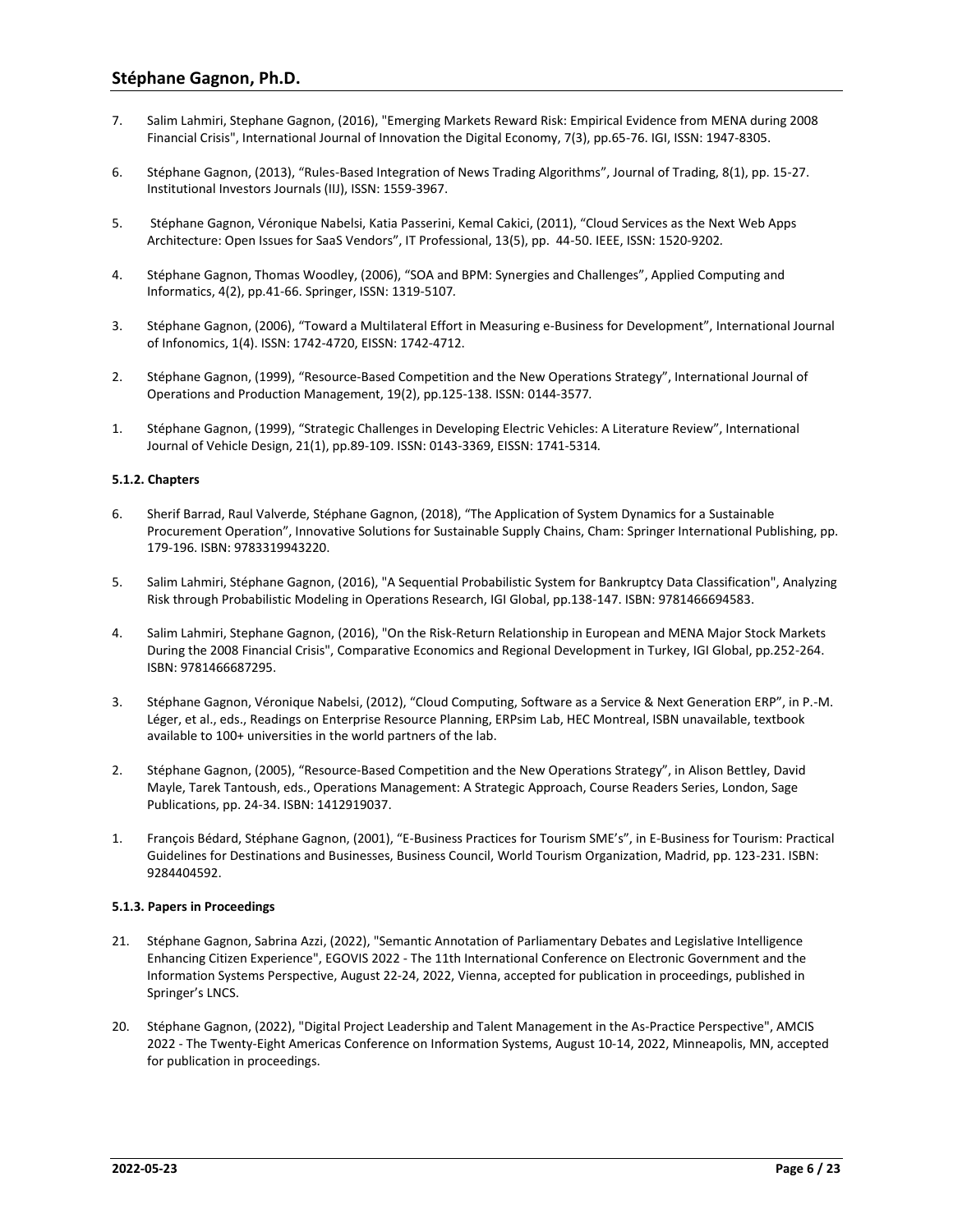- 19. Kouassi Raymond Agbodoh-Falschau, Stéphane Gagnon, (2022), "Impact of Artificial Intelligence and Digital Technologies on Accountants and Talent Management", AAA 2022 - American Accounting Association Annual Meeting, August 1-3, 2022, San Diego, CA, accepted for publication in proceedings.
- 18. Beatriz Torres, Raul Valverde, Stéphane Gagnon, (2021), "Review the State of the Art on Agile Development of IT Services for Analytics and Data Science Projects", EEE 2021 - The 20th International Conference on e-Learning, e-Business, Enterprise Information Systems, & e-Government, July 26-29, 2021, Las Vegas, USA (virtual), accepted for publication in proceedings.
- 17. Stéphane Gagnon, (2021), "Talent Management of Transdisciplinary Roles in Digital Projects: Designing a Business Technology Management Body of Knowledge", AMCIS 2021 - The Twenty-Seventh Americas Conference on Information Systems, Montréal, QC (virtual), accepted for publication in proceedings, ranked among top 25% submissions scored.
- 16. Farhad Khosrojerdi, Stéphane Gagnon, Raul Valverde, (2021), "Full Shading for Photovoltaic Systems Operating under Snow Conditions", IEEE SEGE 2021 - The 9th IEEE International Conference on Smart Energy Grid Engineering, August 11 13, 2021, Oshawa, ON (virtual), accepted for publication in proceedings.
- 15. Farhad Khosrojerdi, Stéphane Gagnon, Raul Valverde, (2021), "Applications of Artificial Intelligence in Smart Grids: Present and Future Research Domains", IEEE SEGE 2021 - The 9th IEEE International Conference on Smart Energy Grid Engineering, August 11-13, 2021, Oshawa, ON (virtual), accepted for publication in proceedings.
- 14. Stéphane Gagnon, (2020), "Business Technology Management as Transdisciplinary IS-IT Competency Framework", 2020 International Conference on Information Systems (ICIS), Hyderabad, India, Dec. 13-16, 2020.
- 13. Farhad Khosrojerdi, Stéphane Gagnon, Raul Valverde, (2018), "Using Software Quality Evaluation Standard Model for Managing Software Development Projects in Solar Sector", Proceedings of the 8th International Conference of the Association Global Management Studies, Montreal, June 21-22, 2018, pp. 273-290. Fredericksburg, VA. Association of Global Management Studies, ISSN: 2150-8488.
- 12. Stéphane Gagnon, Lily Murariu, (2015), "Public Sector Transformation and Innovation as Core Competencies of Next Generation Chief Information Officers", 67th IPAC National Annual Conference, Halifax, August 23-26, 2015.
- 11. Syed Shariyar Murtaza, Wael Khreich, Abdelwahab Hamou-Lhadj, Stephane Gagnon, (2015), "A Trace Abstraction Approach for Host-based Anomaly Detection", The 8th IEEE Symposium on Computational Intelligence for Security and Defense Applications (CISDA 2015), Verona, New York, USA, May 26-28, 2015.
- 10. Wassim El-Kass, Stéphane Gagnon, Michal Iglewski, (2015), "A Visual and Results-Driven Rules Composition Approach for Better Information Extraction", The 2015 IFAC Symposium on Information Control in Manufacturing (INCOM 2015), Ottawa, 11-13 mai 2015**,** 15th IFAC-PapersOnLine, 48(3), pp.112-117. Elsevier, ISSN: 2405-8963**.**
- 9. Véronique Nabelsi, Stéphane Gagnon, (2015), "Detecting Constraints in Supply Chain Reengineering Projects: Case Study of Data and Process Integration in a Hospital Pharmacy", The 2015 IFAC Symposium on Information Control in Manufacturing (INCOM 2015), Ottawa, 11-13 mai 2015, 15th IFAC-PapersOnLine, 48(3), pp.106-111. Elsevier, ISSN: 2405- 8963**.**
- 8. Wassim El-Kass, Stéphane Gagnon, Michal Iglewski, (2012), "Adaptive Rules-Driven Architecture for Knowledge Extraction (ARDAKE) with UIMA", Paper presented at the 2012 International Conference on Electrical and Computer Systems (ICECS'12), Ottawa, August 22-24, 2012.
- 7. Stéphane Gagnon, Sadia Messaoudi, Alain Charbonneau, (2011), "Classification automatique de textes basée sur une ontologie normée", Proceedings of the Conférence sur la recherche d'information et application (CORIA), Avignon, 16-18 mars 2011, pp. 151-158, paper copy without ISBN.
- 6. Stéphane Gagnon, Kemal Cakici, (2008), "Integrating Business Services Networks and the Internet of Things: A New Framework for Mobile Software as a Service", Proceedings of the V Conference of the Italian Chapter of AIS (itAIS 2008), Paris, December 13-14, 2008, ISBN unavailable, CD version.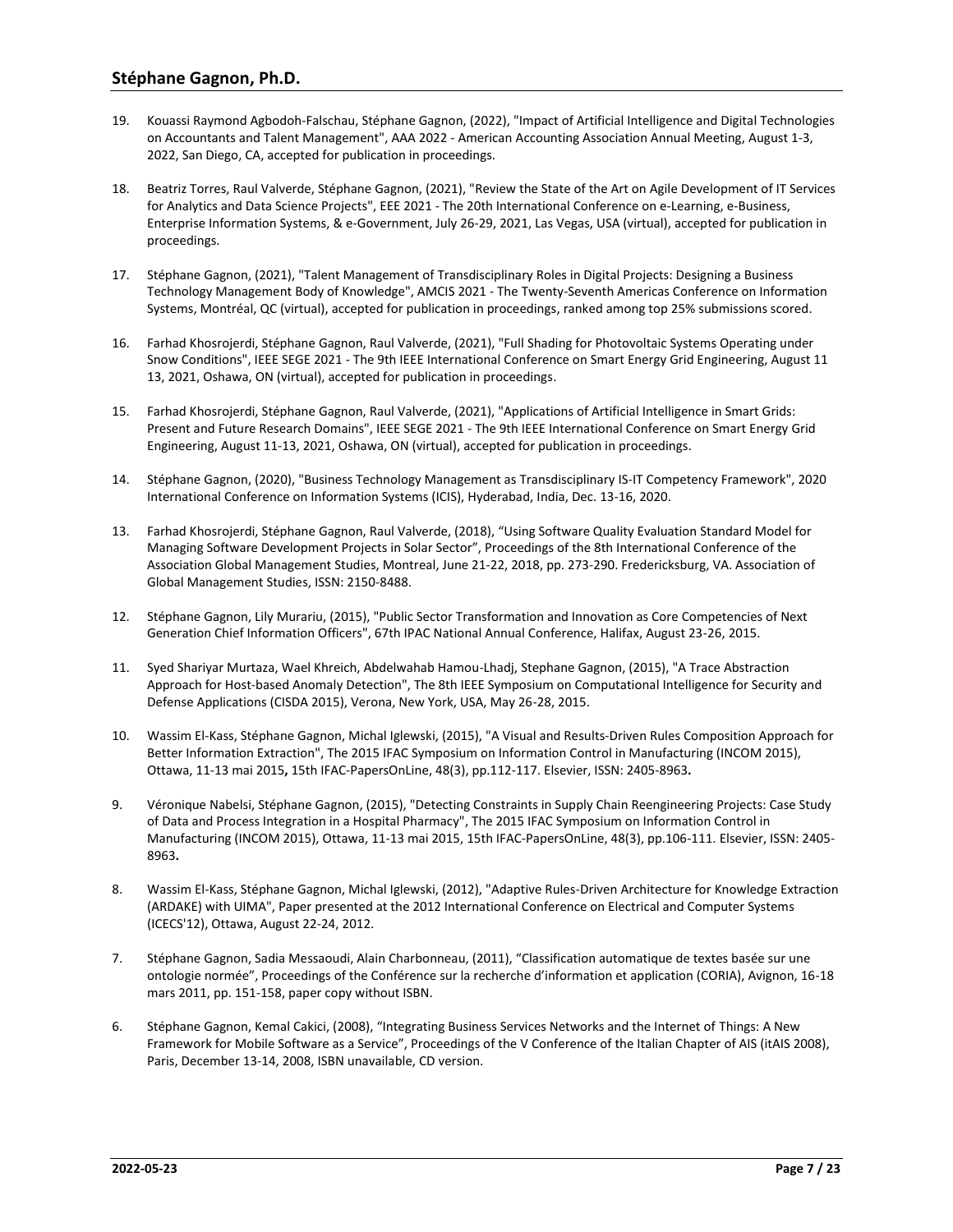- 5. Thomas Woodley, Stéphane Gagnon, (2005), "BPM and SOA: Synergies and Challenges", in Anne H.H. Ngu, ed., Proceedings of the 6th International Conference on Web Information Systems Engineering (WISE), New York, NY, USA, November 20-22, 2005, Lecture Notes in Computer Science, Volume 3806, October 2005, pp.679-688. ISSN: 0302-9743, ISBN: 3-5403-0017-1*.*
- 4. Stéphane Gagnon, (2005), "Are We Ready for the Service Oriented Architecture?", in Anne H.H. Ngu, ed., Proceedings of the 6th International Conference on Web Information Systems Engineering (WISE), New York, NY, USA, November 20-22, 2005, Lecture Notes in Computer Science, Volume 3806, October 2005, pp.765. ISSN: 0302-9743, ISBN: 3-5403-0017-1.
- 3. Katia Passerini, Stéphane Gagnon, Kemal Cakici, (2004), "Opportunities in the digital economy: a new value chain and services for mobile telecom operators", in The 10th Americas Conference on Information Systems (AMCIS), New York, NY, August 6-8, 2004, AIS Proceedings, CD version.
- 2. Stéphane Gagnon, (2003), "The value of university relations to IT industry partners: the case of the NJIT e-Business Laboratory", in Proceedings of the 1st International Conference on Information Technology: Education and Research (ITRE), Newark, NJ, August 11-13, 2003, IEEE Proceedings, pp.470-472. ISBN: 0780377249.
- 1. Stéphane Gagnon, Margaret Ashida, John Gifaldi, Mary Keough, (2003), "Building tomorrow's business and technology leaders together: an industry perspective from IBM", in Proceedings of the 1st International Conference on Information Technology: Education and Research (ITRE), Newark, NJ, August 11-13, 2003, IEEE Proceedings, pp.469. ISBN: 0780377249.

### **5.1.4. Presentations at Conferences**

- 10. Stéphane Gagnon, Alex Ramirez, Greg Richards, (2020), "The Almost Mythical Expectations Concerning AI's Impact on our Future", Symposium on Preparing for Artificial Intelligence in the Public Sector, Ottawa, 18-19 février 2020, organized by Applied AI Canada (OBNL).
- 9. Stéphane Gagnon, (2020) "Business Technology Management (BTM)", The 2020 PM² Conference. Brussels, Décembre 1- 3, 2020.
- 8. Véra-Line Montreuil, Martin Lauzier, Stéphane Gagnon, (2019), "La capacité organisationnelle à innover : un portrait de ses déterminants managériaux et organisationnels", Communication prononcée lors du. Colloque - Gestion du changement, innovation et apprentissage organisationnel : vers de nouvelles tendances et de nouveaux enjeux. 87e Congrès de l'ACFAS, Université du Québec en Outaouais (UQO), Gatineau (Québec - Canada), 29 mai 2019.
- 7. Stéphane Gagnon, (2018), "Integrating Project Management Standards within Business Technology Management (BTM)", The 2018 PM² Conference, Brussels, February 1-3, 2018.
- 6. Stéphane Gagnon, (2014), "Language Technologies for Geomatics: From Intelligence to Agility", Conférence Vision Géomatique, Gatineau, November 12, 2014.
- 5. Stéphane Gagnon, (2012), "Rules-Based Integration of News Trading Algorithms", Paper presented at the 74th International Atlantic Economic Conference, Montreal, October 4-7, 2012.
- 4. Stéphane Gagnon, (2005), "Model Driven Architecture and Requirements Engineering", 13th IEEE Requirements Engineering Conference (RE), Paris, August 2005.
- 3. Stéphane Gagnon, Jorge Niosi, (2002), "International Comparison of Regional Clusters of Software Firms", 11th Annual Conference of the International Association of Management of Technology (IAMOT), Orlando, FL, March 2002.
- 2. Stéphane Gagnon, François Bédard, (2001), "Tourism and Information Technology", 8th ENTER International Federation for Information Technology and Tourism (IFITT), Montréal, QC, April 2001.
- 1. Stéphane Gagnon, (2000), "Adjusting Development Capabilities for E-Business: From Information Systems to Product & Service Innovation", INFORMS Annual Conference, San Antonio, TX, November 2000.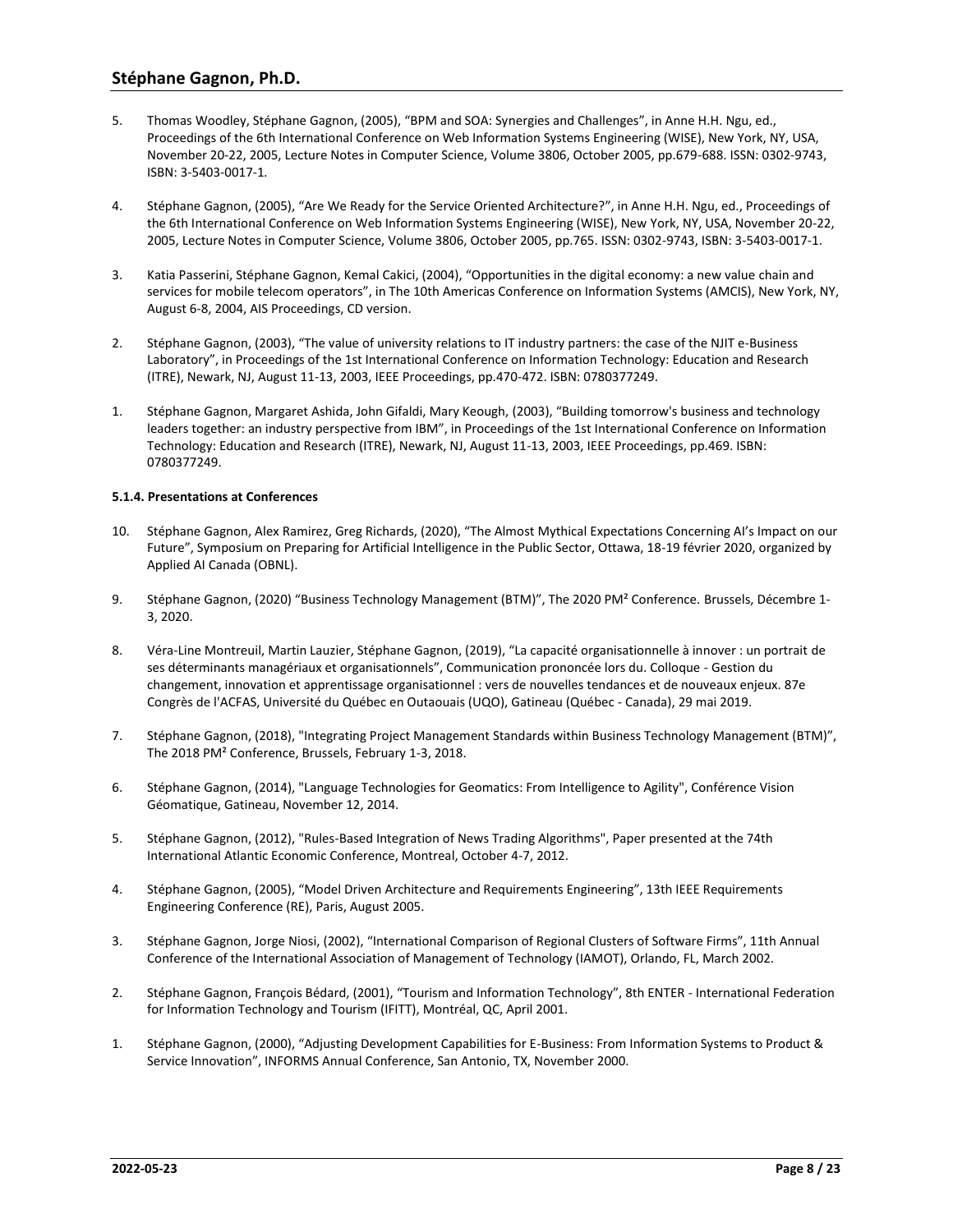### **5.1.5. Journal Special Issues**

- 4. Stéphane Gagnon, (2007), "Special Issue on Web Information Systems Engineering", Information Journal of Information Technology and Web Engineering, 2(3). ISSN: 1554-1045, EISSN: 1554-1053.
- 3. Stéphane Gagnon, (2007), "Special Issue on Service Oriented Business Process Integration", International Journal of Business Process Integration and Management, 2(1). ISSN: 1741-8763, EISSN: 1741-8771.
- 2. Stéphane Gagnon, Patrick Hung, Katia Passerini, Miguel Vargas-Martin, (2005), "Special Issue on Measuring e-Business for Development", International Journal of Infonomics, 1(4). ISSN: 1742-4720, EISSN: 1742-4712.
- 1. Stéphane Gagnon, Patrick Hung, (2005), "Special Issue on Business Services Networks", International Journal of Cases in E-Commerce, 1(4). ISSN: 1548-0623, EISSN: 1548-0615.

### **5.1.6. Workshop Proceedings**

- 4. Stéphane Gagnon, Christian Huemer, Patrick Hung, Andreas Wombacher, Raymond Wong, (2006), "Proceedings of the BSN-SOS4CO 2006 Workshop", Second IEEE EEE'05 International Workshop on Business Services Networks (BSN 2006), Proceedings of the 8th IEEE International Conference on E-Commerce Technology and the 3rd IEEE International Conference on Enterprise Computing, E-Commerce, and E-Services (CEC/EEE'06), San Francisco, CA, June 26, 2006, IEEE Proceedings, pp.1-45. ISBN: 0769525113.
- 3. Stéphane Gagnon, Jen-Yao Chung, Shu-Ping Chang, (2005), "Proceedings of the WISE 2005 Industry Track", in Anne H.H. Ngu, et al., ed., Proceedings of the 6th International Conference on Web Information Systems Engineering (WISE), New York, NY, USA, November 20-22, 2005, Lecture Notes in Computer Science, Volume 3806, October 2005, pp.623-761. ISSN: 0302-9743, ISBN: 3540300171.
- 2. Stéphane Gagnon, Heiko Ludwig, Marco Pistore, Wasim Sadiq, (2005), "Proceedings of the SOBPI 2005 Workshop", First International Workshop on Service-Oriented Business Processes Integration (SOBPI 2005), The 3rd International Conference on Service Oriented Computing (ICSOC 2005), December 12, 2005, IBM Research Report, RC23820 (W0512- 007).
- 1. Stéphane Gagnon, Patrick Hung, (2005), "Proceedings of the BSN 2005 Workshop", First IEEE EEE'05 International Workshop on Business Services Networks (BSN 2005), IEEE International Conference on e-Technology, e-Commerce, and e-Service (EEE'05), Hong Kong, March 29, 2005, ACM International Conference Proceeding Series, Vol. 87.

### **5.1.7. Research Reports**

- 3. Stéphane Gagnon, (2003), "Universities as Partners in Measuring e-Business and ICT for Development", UNCTAD Expert Meeting on Measuring e-commerce, Geneva, September 2003.
- 2. Stéphane Gagnon, (2003), "E-Business Model Innovation and Capability Building", Information Technology and Development Conference, Discussion Paper No. 2003/40, United Nations University (UNU) World Institute of Development Economics Research (WIDER), Helsinki, 2003.
- 1. François Bédard, Stéphane Gagnon, Suzanne Lapointe, David Williams, (2001), "Information Technology Strategy for Tourism Education in Africa", Education Council, World Tourism Organization, Madrid, 2001.

### **5.2. Other Publications and Presentations**

### **5.2.1. Guest Speaker at Conferences or Seminars**

- 27. Stéphane Gagnon, (2014), "Agile PM Methods", Project Management Professional Development Seminars, Department of National Defence, ADM(Mat), Ottawa, June 19, 2014.
- 26. Stéphane Gagnon, (2014), "SaaS and Cloud Computing Risk Management Research", NJTC Seminar International Perspectives on Mobile, Telecom and Cloud Research. Juniper Networks OpenLab – The Junos Center for Innovation Bridgewater, NJ, March 27, 2012.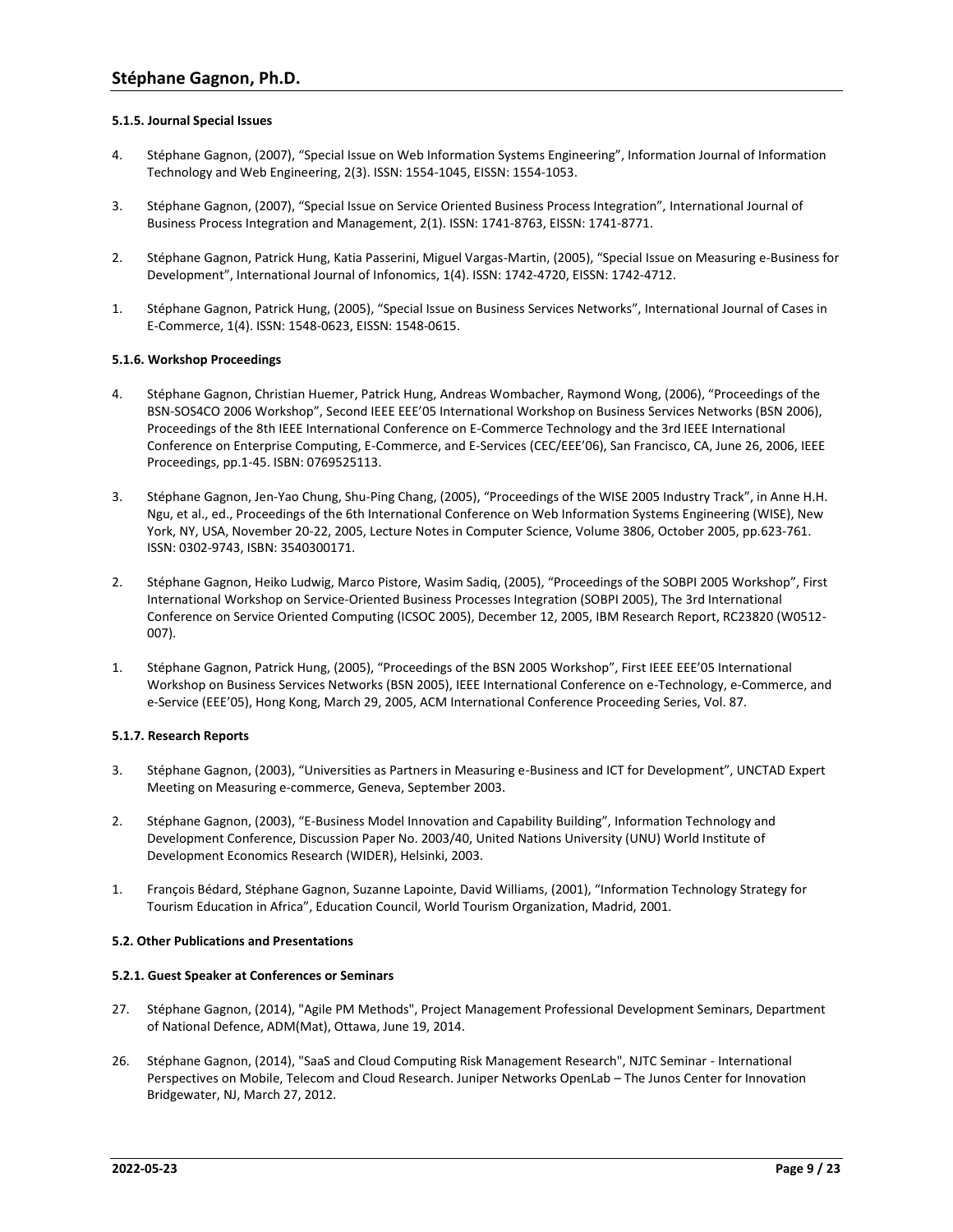- 25. Stéphane Gagnon, (2011), "Training Enterprise Architects in the Cloud Era", presented at the Ottawa Chapter of the Association of Open Group Enterprise Architects (AOGEA), Ottawa, ON, May 24, 2011.
- 24. Stéphane Gagnon, Véronique Nabelsi, (2011), "La recherche en gestion des technologies de l'information dans le cadre de l'Alliance SAP-UQO", presented at UQO during the Semaine de la recherche, Gatineau, QC, February 14, 2011.
- 23. Stéphane Gagnon, (2009), "NJTC/AQT 2008-09 Information Technology Industry Forecast, presented at the Quebec Technology Association, Big Bang Conference, May 5, 2009.
- 22. Stéphane Gagnon, (2008), "Startup Incubation for Software as a Service (SaaS)", presented at Institut de recherche sur les petites et moyennes entreprises (INRPME), Université du Québec à Trois-Rivières, Trois-Rivières, QC, October 2008.
- 21. Stéphane Gagnon, (2008), "Commercializing Software as a Service (SaaS)", presented at SUNY Albany Business School, Albany, NY, April 2008.
- 20. Stéphane Gagnon, (2008), "The Role of Enterprise Architecture in a Strategic Transformation Based on the Service Oriented Architecture", presented at the IBM WebSphere User Group, Ottawa, ON, March 2008.
- 19. Stéphane Gagnon, (2008), "Text Mining and Financial Markets", presented at the Dept. of Computer Science, University of Quebec in Outaouais, Gatineau, QC, January 2008.
- 18. Stéphane Gagnon, (2007), "The Role of Enterprise Architecture in a Strategic Transformation Based on the Service Oriented Architecture", presented at the IBM Zurich Research Laboratory, Zurich, Switzerland, November 2007.
- 17. Stéphane Gagnon, (2007), "Developing International Graduate Programs in Management and Technology", presented at the Consortium for North American Higher Education Collaboration (CONAHEC) Annual Conference, Québec City, QC, April 2007.
- 16. Stéphane Gagnon, (2006), "Integrating SOA with Enterprise IT", presented at the Infonex SOA Summit, Ottawa, ON, August 2006.
- 15. Stéphane Gagnon, (2006), "Semantic Web and Process Composition: Application to Economic and Financial Analysis", presented at the IBM Labs, Ottawa, ON, June 2006.
- 14. Stéphane Gagnon, (2006), "Semantic Web and Process Composition: Application to Economic and Financial Analysis", presented at the Dept. of Computer Science, University of Quebec in Outaouais, Gatineau, QC, June 2006.
- 13. Stéphane Gagnon, (2006), "Integrating SOA with Enterprise IT", presented at the Integration Consortium Global Integration Summit (GIS), Boston, MA, May 2006.
- 12. Stéphane Gagnon, (2006), "Integrating the SOA with Enterprise IT", presented at the Canadian CIO Summit, Calgary, April 2006.
- 11. Stéphane Gagnon, (2005), "IT Startups and Industry Trends", presented at the New Jersey Technology Council (NJTC) IT Industry Forum, Newark, NJ, December 2005.
- 10. Stéphane Gagnon, (2005), "SOA7 Model for Enterprise IT", presented at the International Association of Software Architects (IASA) NYC Chapter, New York, NY, November 2005.
- 9. Stéphane Gagnon, (2005), "Service Oriented Architecture for Information Systems Resilience and Recovery", presented at the 5th NJ Homeland Security Summit, Newark, NJ, November 2005.
- 8. Stéphane Gagnon, (2005), "SOA7 Model for Enterprise IT", presented at the Brainstorm Group SOA Summit, New York, NY, November 2005.
- 7. Stéphane Gagnon, (2005), "Integrating the SOA with Enterprise IT", presented at the Delphi Group SOA Summit, San Diego, CA, October 2005.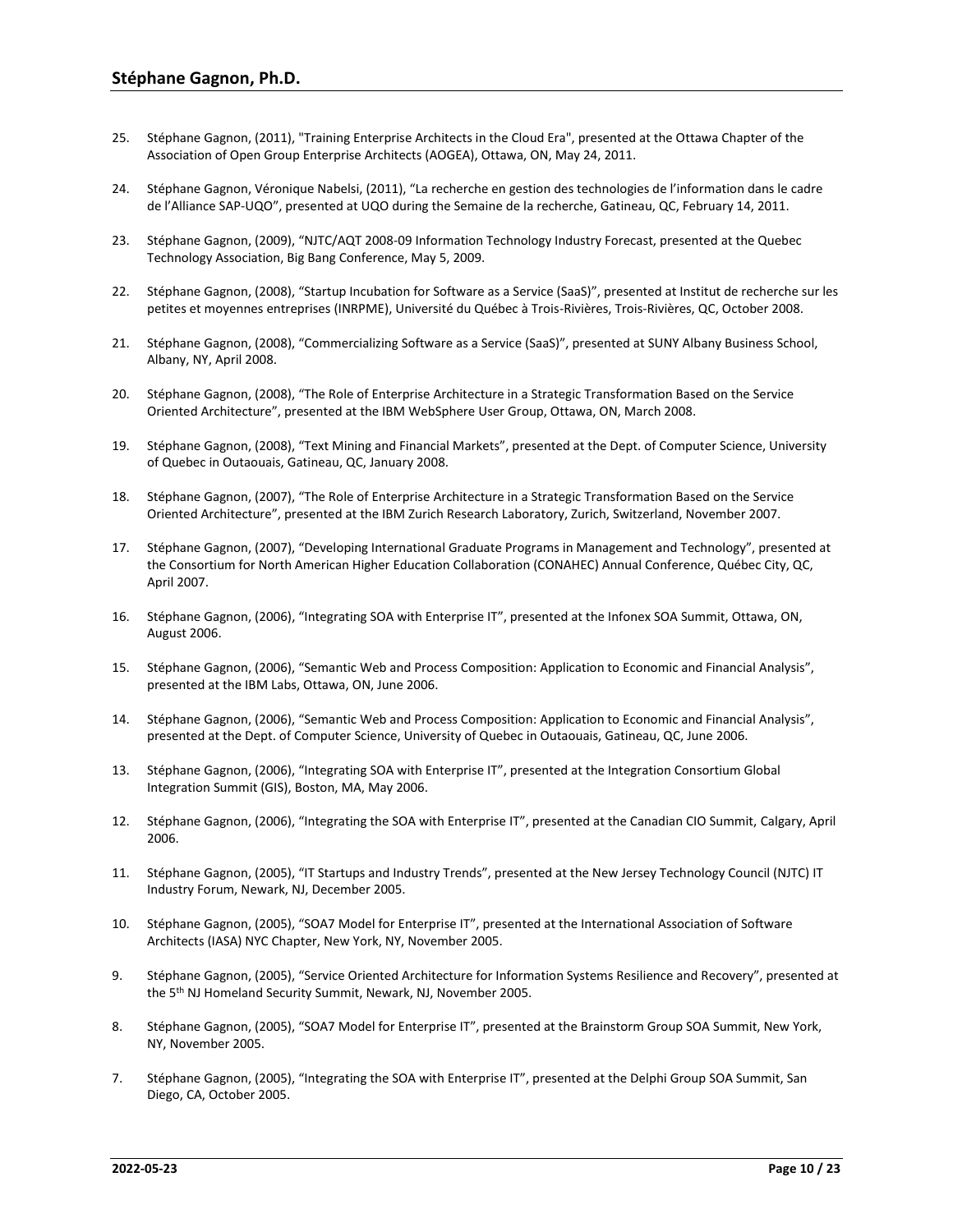- 6. Stéphane Gagnon, (2005), "Integrating the SOA with Enterprise IT", presented at the Open Group IT Architecture Practitioners Conference (APC), New York, NY, July 2005.
- 5. Stéphane Gagnon, (2005), "Model for Service Oriented Development of Applications", presented at the Integration Consortium Global Integration Summit (GIS), Banff, AL, May 2005.
- 4. Stéphane Gagnon, (2004), "Using Enterprise Resource Planning (ERP) to Teach IT Skills to Business Students", presented at The 5th Annual Faculty Best Practices Showcase, NJEdge, Raritan, NJ, March 2004.
- 3. Stéphane Gagnon, (2004), "Using ERPs to Teach IT Management. Microsoft Business Solutions Academic Alliance (MBS-AA), presented at Convergence Conference, Orlando, March 2004.
- 2. Stéphane Gagnon, (2004), "Workshop on Learning Goals and ERP", presented at Higher Education User Group (HEUG), Annual Conference, Atlanta, GA, March 10-13, 2004.
- 1. Stéphane Gagnon, (2004), "University Partnerships: Building Tomorrow's Business and Technology Leaders Together", presented at ACM Special Interest Group in Computer Science Education, ACM SIGCSE Annual Conference, Norfolk, VA, March 2004.

### **5.2.2. Business Magazines, Reports, and Standards**

- 3. Gagnon, Stéphane, (2021), "AI integration helps build the next generation of e-government", Analytics in Government Quarterly (AGQ), Issue 5, accepted for publication. Government Analytics Research Institute (GARI), ISSN: 2562-9123.
- 2. Gagnon, Stéphane, (2021), "Helping Governments Lead the Digital Transformation and Implement Innovative AI Technologies", Analytics in Government Quarterly (AGQ), Issue 5, accepted for publication. Government Analytics Research Institute (GARI), ISSN: 2562-9123.
- 1. Gagnon, Stéphane, Alex Ramirez, Greg Richards, (2019), "Algorithmic Decision-Making: Promises and Challenges in Government", Analytics in Government Quarterly (AGQ), Issue 1, pp. 4-6. Government Analytics Research Institute (GARI), ISSN: 2562-9123.

### **5.2.3. Guest Speaker on Webcasts**

- 3. Stéphane Gagnon, "Managed Communication Services", Alcatel, October 2006, http://www.alcatel.com/mcs/essentials/? requestid=177888
- 2. Stéphane Gagnon, "Integrating SOA with Enterprise IT", xTalks, July 2006, <http://www.xtalks.com/SOA.ashx>
- 1. Stéphane Gagnon, "Path to SOA Enlightment", eBizQ.net, April 2006, <http://www.ebizq.net/webinars/6857.html>

### **5.2.4. Appearance in the Media**

- 6. Stéphane Gagnon, "Expert invité en entrevue: Quel est le potentiel réel des licornes?", Émission RDI Économie, 2019-10- 04[, https://uqo.ca/nouvelles/35365](https://uqo.ca/nouvelles/35365)
- 5. Mike Kedar and Stéphane Gagnon, "Canada is reverting to its pre-1992 telecom conditions", Special Commentary to The Globe and Mail, Jul. 26, 2016, [http://www.theglobeandmail.com/report-on-business/rob-commentary/canada-is](http://www.theglobeandmail.com/report-on-business/rob-commentary/canada-is-reverting-to-its-pre-1992-telecom-conditions/article31109510/)[reverting-to-its-pre-1992-telecom-conditions/article31109510/](http://www.theglobeandmail.com/report-on-business/rob-commentary/canada-is-reverting-to-its-pre-1992-telecom-conditions/article31109510/)
- 4. Daniel Mathieu, "Technologies langagières et intelligence décisionnelle", Chronique Les Chercheurs, Émission Les voies du retour, Radio-Canada, vendredi 14 février 2014[, http://ici.radio-canada.ca/emissions/les\\_voies\\_du\\_retour/2013-](http://ici.radio-canada.ca/emissions/les_voies_du_retour/2013-2014/archives.asp?date=2014/02/07&indTime=2300&idmedia=7015783) [2014/archives.asp?date=2014/02/07&indTime=2300&idmedia=7015783](http://ici.radio-canada.ca/emissions/les_voies_du_retour/2013-2014/archives.asp?date=2014/02/07&indTime=2300&idmedia=7015783)
- 3. Tommy Peterson, "Making the most of IT", Computerworld, May 8, 2006, <http://www.computerworld.com/action/article.do?command=viewArticleBasic&articleId=111168>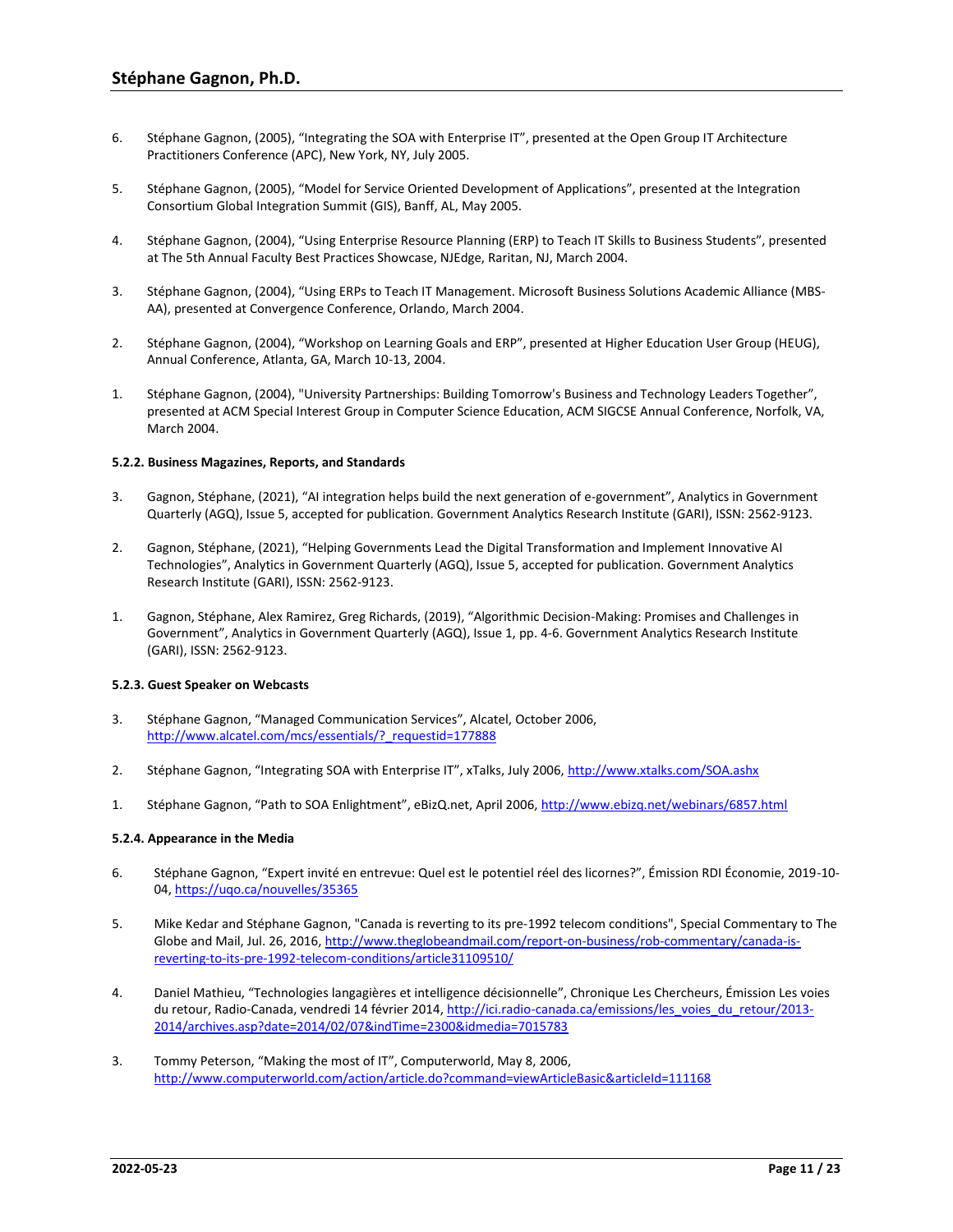- 2. Tom Gaudio, "Tall Hopes for Small High-Tech Firms", NJBiz, December 19, 2005, [http://www.njbiz.com/article\\_reg.asp?aID=62131042.8435785.854906.963081.7592977.343&aID2=65753](http://www.njbiz.com/article_reg.asp?aID=62131042.8435785.854906.963081.7592977.343&aID2=65753)
- 1. Rosie Lombardi, "The business side of enterprise integration", IT-World Canada, November 11, 2005, <http://www.itworldcanada.com/a/ComputerWorld/48dcfbb1-b700-4342-9ba3-8357af8f532e.html>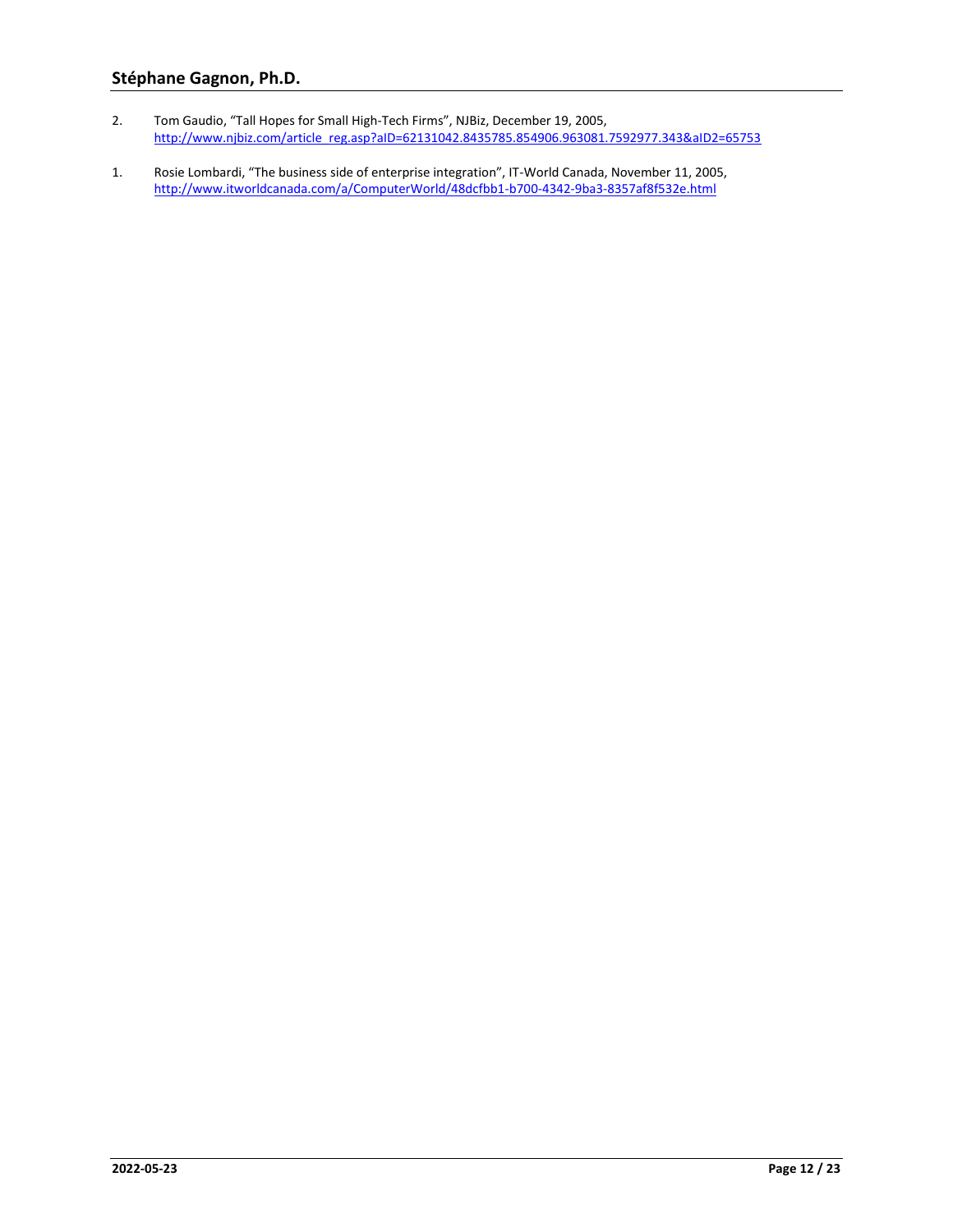## **6. Teaching Experience**

## **6.1. Completed Supervision of Graduate Theses and Projects**

| #   | <b>Student</b>             | <b>Title</b>                                                                                                                                                                                                                                                         | <b>Activity</b>                 | L              | Prog.          | Date       |
|-----|----------------------------|----------------------------------------------------------------------------------------------------------------------------------------------------------------------------------------------------------------------------------------------------------------------|---------------------------------|----------------|----------------|------------|
| 1.  | Harnois, Yanik             | Anti-Corruption in International Development<br>Project Management in Sub-Saharan Africa                                                                                                                                                                             | <b>Thesis</b>                   | 3              | <b>DGP</b>     | 2022-04-01 |
| 2.  | Léger, Marc-André          | <b>Implementing Information Technology</b><br>Management with an Ontology of<br>Cybersecurity Professional Skills; Co-dir.: Raul<br>Valverde                                                                                                                         | <b>Thesis</b>                   | 3              | PhD STI        | 2021-12-15 |
| 3.  | Kwan, Franck               | La gestion des risques dans les projets<br>informatiques: mise en œuvre de la gestion des<br>risques basée sur l'analyse sémantique / Risk<br>management in IT projects: Implementation of<br>risk management based on semantic analysis;<br>Dir.: Véronique Nabelsi | <b>Thesis</b>                   | 3              | <b>DGP</b>     | 2021-09-04 |
| 4.  | Khosrojerdi, Farhad        | An ontology-based decision-making framework<br>modeling power efficiency for photovoltaic<br>systems; Co-dir.: Raul Valverde                                                                                                                                         | <b>Thesis</b>                   | 3              | PhD STI        | 2021-04-28 |
| 5.  | Barrad, Sherif             | Impact of Artificial Intelligence and Analytics<br>and Procurement Strategy on Cost Reduction;<br>Co-dir.: Raul Valverde                                                                                                                                             | <b>Thesis</b>                   | 3              | <b>PhD STI</b> | 2020-07-01 |
| 6.  | El-Kass, Wassim            | Integrating Semantic Web and Unstructured<br>Information Processing Environments; Co-dir.:<br>Michal Iglewski                                                                                                                                                        | <b>Thesis</b>                   | 3              | PhD STI        | 2018-01-31 |
| 7.  | Andriamaharosoa,<br>Sylvia | Causal Structure of Risk in Industrial Systems<br>Using Dynamic Bayesian Networks                                                                                                                                                                                    | <b>Thesis</b>                   | 3              | <b>PhD STI</b> | 2017-04-30 |
| 8.  | Marquis, Guillaume         | Perception du risque par les marchés financiers<br>des nouvelles liées aux projets en technologies<br>de l'information : Interprétations de la<br>volatilité et de la flexibilité stratégique                                                                        | Masters<br><b>Thesis</b>        | 2              | MSc GP         | 2016-08-31 |
| 9.  | Ben Mahmoud, Nizar         | Contagion Between Competitors of Risk<br>Perception by Financial Markets: The Case of<br><b>Information Technology</b>                                                                                                                                               | <b>Masters</b><br><b>Thesis</b> | $\overline{2}$ | MSc GP         | 2014-05    |
| 10. | Alakhras, Anas             | Market-perceived risk of project-related<br>announcements in the information technology<br>industry                                                                                                                                                                  | <b>Masters</b><br><b>Thesis</b> | 2              | MSc GP         | 2013-04    |
| 11. | Khosrojerdi, Farhad        | The risk perceptions of strategic decisions and<br>the project life cycle: An application of the<br>event study method to the oil and gas industry                                                                                                                   | <b>Masters</b><br><b>Thesis</b> | $\overline{2}$ | MSc GP         | 2008-12-11 |
| 12. | Bett, Richard              | Integrating governance, risk, and compliance<br>management to enhance requirements<br>engineering in ITprojects                                                                                                                                                      | Masters<br><b>Thesis</b>        | 2              | MSc GP         | 2008-11-17 |
| 13. | Messaoudi, Sadia           | Impact of Integrating a Standard XBRL Ontology<br>to Automated Text Classification:<br>An Application to Financial News; Co-<br>Dir.: Alain Charbonneau                                                                                                              | Masters<br><b>Thesis</b>        | $\overline{2}$ | MSc STI        | 2011-05-13 |
| 14. | Diop, Omar                 | Explaining Fluctuations in the Demand and<br>Supply of Venture Capital: The Case of Ottawa-<br>Gatineau in 2007; avec M. Al Saleh                                                                                                                                    | Essay                           | $\overline{2}$ | MBA            | 2009-05    |
| 15. | Al Saleh, Mohammed         | Explaining Fluctuations in the Demand and<br>Supply of Venture Capital: The Case of Ottawa-<br>Gatineau in 2007; avec O. Diop                                                                                                                                        | Essay                           | $\overline{2}$ | <b>MBA</b>     | 2009-05    |
| 16. | Fatemizadeh,               | Project portfolio management (PPM) for IT                                                                                                                                                                                                                            | Directed                        | $\overline{2}$ | <b>MGP</b>     | 2011-09    |
|     | Homayoon (Karl)            | PMOs                                                                                                                                                                                                                                                                 | Study                           |                |                |            |
| 17. | Le Gouic, Yann             | <b>Online Behavior Analytics on Social Networks</b>                                                                                                                                                                                                                  | Essay                           | $\overline{2}$ | <b>MGP</b>     | 2009-06    |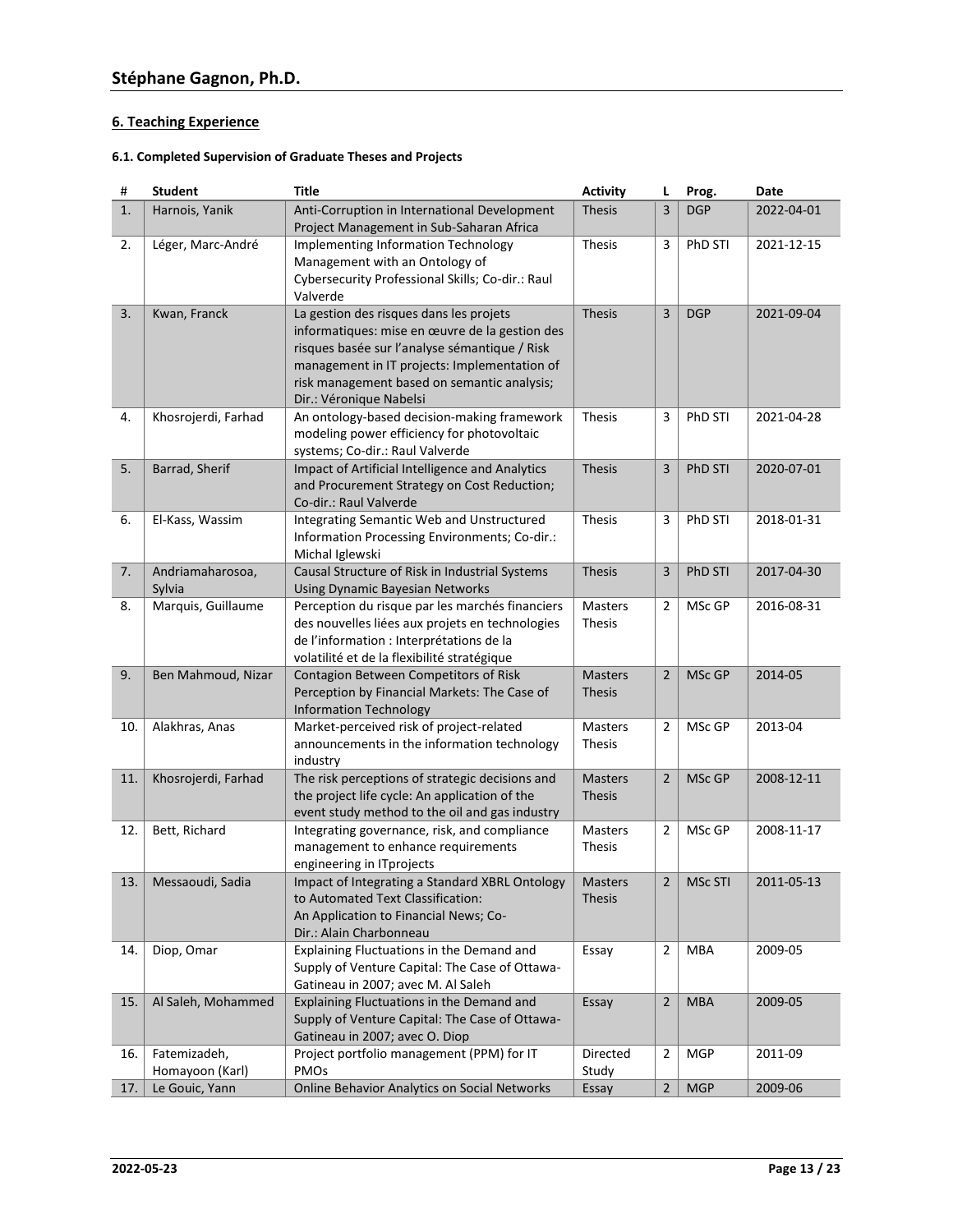| 18.1 | Dong, Yuan (Walter) | Extreme Software Compliance: Can Regulations   Directed |       | MGP | 2009-01 |
|------|---------------------|---------------------------------------------------------|-------|-----|---------|
|      |                     | Serve as Documentation?                                 | Studv |     |         |

## **6.2. On-Going Supervision of Graduate Theses and Projects**

| #              | <b>Student</b>          | <b>Title</b>                                    | <b>Activity</b> |   | Prog.          | <b>Phase</b> |  |
|----------------|-------------------------|-------------------------------------------------|-----------------|---|----------------|--------------|--|
| $\mathbf{1}$ . | Potvin, Joseph          | An Internet of Rules                            | <b>Thesis</b>   | 3 | <b>DGP</b>     | Defense      |  |
| 2.             | Murariu, Florica (Lily) | <b>Business Technology Management (BTM)</b>     | <b>Thesis</b>   | 3 | <b>DGP</b>     | Writing      |  |
|                |                         | <b>Executives and Digital Transformation</b>    |                 |   |                |              |  |
|                |                         | Leadership                                      |                 |   |                |              |  |
| 3.             | Eloumri, Miloud         | Integrating semantic reasoning in a multi-agent | <b>Thesis</b>   | 3 | <b>PhD STI</b> | Writing      |  |
|                |                         | system in Erlang                                |                 |   |                |              |  |
| 4.             | Elgebli, Jamal          | BTM Standards Integration within Talent         | <b>Thesis</b>   | 3 | <b>PhD STI</b> | Writing      |  |
|                |                         | Management Processes: An Ontology               |                 |   |                |              |  |
|                |                         | Engineering Approach                            |                 |   |                |              |  |
| 5 <sub>1</sub> | Torres, Beatriz         | <b>Business Technology Management Semantic</b>  | <b>Thesis</b>   | 3 | PhD STI        | Proposal     |  |
|                |                         | Integration for Automated Project Team          |                 |   |                |              |  |
|                |                         | Composition; Co-dir.: Raul Valverde             |                 |   |                |              |  |
| 6.             | Sidenko, Svetlana       | <b>Business Technology Management Standards</b> | <b>Thesis</b>   | 3 | PhD STI        | Proposal     |  |
|                |                         | Integration and Semantic Validation; Co-dir.:   |                 |   |                |              |  |
|                |                         | Raul Valverde                                   |                 |   |                |              |  |
| 7.             | Iyer, Shankar           | Intelligent Systems and Ontology-Driven         | <b>Thesis</b>   | 3 | <b>PhD STI</b> | Proposal     |  |
|                |                         | Engineering (ODE) for Migration, Integration,   |                 |   |                |              |  |
|                |                         | and Service of Heterogenous Enterprise          |                 |   |                |              |  |
|                |                         | Resource Planning (ERP) Platforms               |                 |   |                |              |  |

## **6.3. Jury of Graduate Theses and Projects**

| #  | <b>Student</b>             | Year | <b>Title</b>                                                                                                                                                                                              | Prog.                               | Univ.                   |
|----|----------------------------|------|-----------------------------------------------------------------------------------------------------------------------------------------------------------------------------------------------------------|-------------------------------------|-------------------------|
| 1. | Sculion, David             | 2021 | Impacts d'un outil de partage des connaissances sur la<br>prise de décision clinique et sur l'émergence de<br>projets d'amélioration des soins de santé à travers des<br>communautés de pratique ouvertes | <b>DGP</b>                          | <b>UQO</b>              |
| 2. | Leclerc, Marie-<br>Chantal | 2021 | Optimisation de la trajectoire de soins et services<br>gériatriques : mise en œuvre des meilleures données<br>probantes                                                                                   | <b>DGP</b>                          | <b>UQO</b>              |
| 3. | Ajami, Hicham              | 2019 | Modèle Ontologique Contextuel pour les patients<br>atteints de la maladie pulmonaire obstructive<br>chronique / Contextual Ontological Model for Patients<br>with Chronic Obstructive Pulmonary Disease   | <b>PhD STI</b>                      | <b>UQAC</b>             |
| 4. | Montes, José               | 2019 | Emerging business models and manufacturing<br>dynamics: Additive manufacturing, microfactories and<br>online manufacturing platforms                                                                      | PhD STS                             | <b>UQAM</b>             |
| 5. | Benkalai,<br>Imène         | 2018 | Ordonnancement d'ateliers en présence d'opérateurs                                                                                                                                                        | <b>PhD STI</b>                      | <b>UQAC</b>             |
| 6. | Sami, Yamina               | 2018 | Vers une approche de gestion des projets de<br>recherche et d'innovation qui favorise le succès                                                                                                           | <b>MGP</b>                          | <b>UQO</b>              |
| 7. | Rukundo,<br>Patrick        | 2017 | Étude sur l'impact de la richesse des canaux de<br>communication sur la satisfaction de la résolution des<br>défaillances des services en ligne et l'intention de<br>réachat du consommateur              | MSc IT                              | <b>UQAM</b>             |
| 8. | Aokou, Koffi               | 2016 | Approche systémique de la conscience de la situation<br>pour la réduction des erreurs de décision en<br>environnement complexe : cas des projets<br>informatiques                                         | PhD en<br>informatique<br>cognitive | <b>UQAM</b>             |
| 9. | Alrasheedi,<br>Muasaad     | 2015 | A Maturity Model for Mobile Learning                                                                                                                                                                      | PhD in<br>Software Eng.             | U of Western<br>Ontario |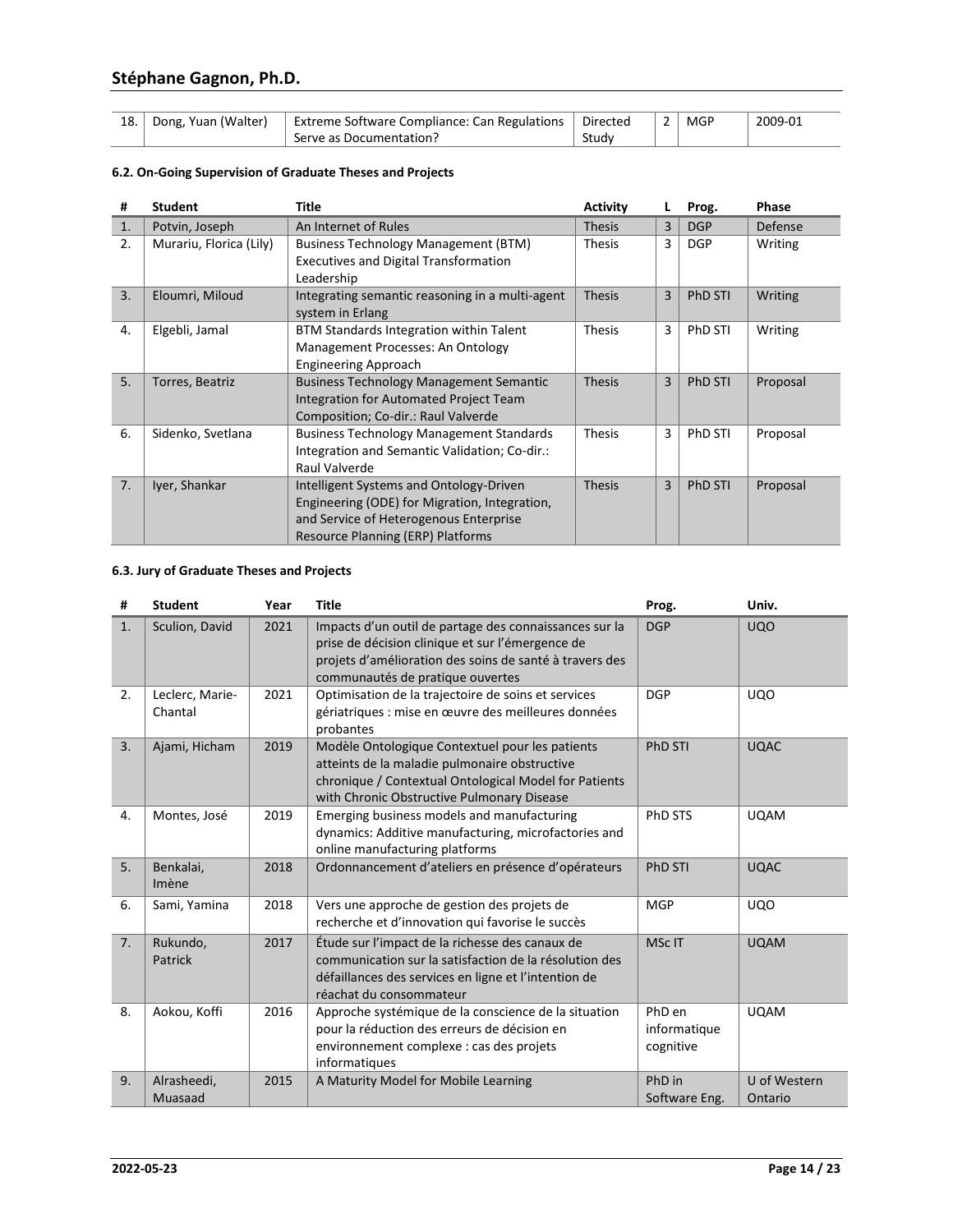| 10. | Plouffe,<br>Véronique           | 2016 | Projets de réingénierie lean en santé : Utilisation des<br>méthodes d'évaluation des coûts pour l'optimisation<br>des trajectoires de soins en cancérologie               | <b>MGP</b>                              | <b>UQO</b>  |
|-----|---------------------------------|------|---------------------------------------------------------------------------------------------------------------------------------------------------------------------------|-----------------------------------------|-------------|
| 11. | Brochot,<br>Damien              | 2015 | Impact du wiki sur la performance des projets en<br>technologies de l'information                                                                                         | <b>MGP</b>                              | <b>UQO</b>  |
| 12. | Chabou, Samir                   | 2014 | Reconnaissance sémantique et contextuelle des<br>entités et relations médicales pour répondre à des<br>questions médicales bilingues basées sur le modèle<br><b>PICO</b>  | PhD STI<br>(proposition)                | <b>UQO</b>  |
| 13. | Sheikh-<br>Mohamoud,<br>Mohamed | 2012 | Cost Benefit Analysis and Its Application to Gatineau<br><b>Rapibus Project</b>                                                                                           | <b>MGP</b>                              | <b>UQO</b>  |
| 14. | Langevin,<br>Bernard            | 2011 | La relation empirique entre l'effort de conception et le<br>Succès des projets d'innovation technologique                                                                 | <b>MGP</b>                              | <b>UQO</b>  |
| 15. | Lucchesi,<br>Mathieu            | 2010 | Application du PNET à l'algorithme d'allocation des<br>ressources de Macleod et Petersen, et analyse de la<br>valeur acquise en contexte d'interdépendance des<br>chemins | <b>MGP</b>                              | <b>UQO</b>  |
| 16. | Ortiz, Juliana                  | 2010 | Agile Project Management in Policy Implementtion                                                                                                                          | <b>MGP</b>                              | <b>UQO</b>  |
| 17. | Qasim,<br>Muhammad<br>Umar      | 2005 | Digital Libraries and Middleware Architecture                                                                                                                             | PhD in<br>Information<br>Systems        | <b>NJIT</b> |
| 18. | Feeney,<br>Roberto Juan         | 2005 | Capturing Value with Digital Information Products                                                                                                                         | PhD en<br>Administratio<br>n            | <b>UQAM</b> |
| 19. | Molinie, Luis                   | 2005 | Les deux réalités de Linux : compétitif au marché<br>spécialisé, marginalisé au marché de masse                                                                           | PhD en<br>Administratio<br>$\mathsf{n}$ | <b>UQAM</b> |
| 20. | Bedi, Tarun<br>Preet S.         | 2004 | Systems Integration with Digital Library Service<br>Integration (DLSI)                                                                                                    | PhD in<br>Information<br>Systems        | <b>NJIT</b> |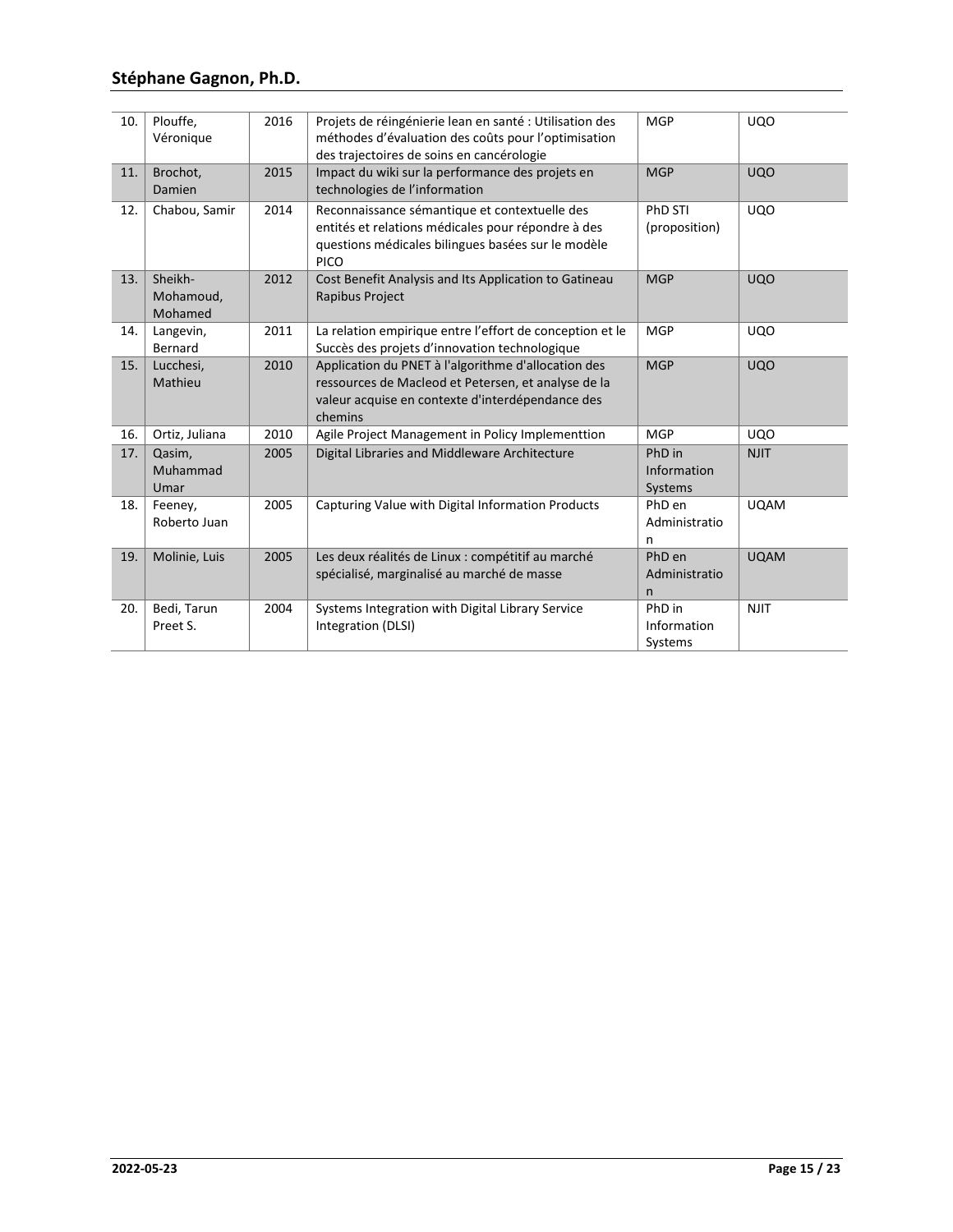## **6.4. Number of Courses and Students**

|         | <b>Bachelor</b> |                 | <b>Master</b>           |                 | <b>Doctorate</b> |                 | <b>Total</b>            |                 |
|---------|-----------------|-----------------|-------------------------|-----------------|------------------|-----------------|-------------------------|-----------------|
| Year    | <b>Courses</b>  | <b>Students</b> | <b>Courses</b>          | <b>Students</b> | <b>Courses</b>   | <b>Students</b> | <b>Courses</b>          | <b>Students</b> |
| 1998    | 4               | 180             | $\overline{2}$          | 60              |                  |                 | 6                       | 240             |
| 1999    | $\overline{2}$  | 40              | $\overline{\mathbf{3}}$ | 90              |                  |                 | 5                       | 130             |
| 2000    | 5               | 255             | 5                       | 175             |                  |                 | 10                      | 430             |
| 2001    | $\mathbf{1}$    | 20              | 9                       | 200             |                  |                 | 10                      | 220             |
| 2002    | $\mathbf{1}$    | 20              | 9                       | 195             |                  |                 | 10                      | 215             |
| 2003    | $\mathbf{1}$    | 10              | 3                       | 60              |                  |                 | $\overline{4}$          | 70              |
| 2004    | 1               | 30              | 4                       | 60              |                  |                 | 5                       | 90              |
| 2005    | 3               | 55              | 6                       | 140             |                  |                 | 9                       | 195             |
| 2006    | $\overline{2}$  | 25              | $\overline{7}$          | 110             |                  |                 | 9                       | 135             |
| 2007    | $\mathbf{1}$    | $\overline{3}$  | 6                       | 95              |                  |                 | $\overline{7}$          | 98              |
| 2008    | 3               | 48              | $\mathbf{1}$            | 23              |                  |                 | 4                       | 71              |
| 2009    |                 |                 | $\overline{2}$          | 43              | $\overline{2}$   | $\overline{2}$  | $\overline{4}$          | 45              |
| 2010    | 3               | 135             | 3                       | 41              | 3                | 4               | 9                       | 180             |
| 2011    | $\mathbf 1$     | 63              | $\overline{\mathbf{3}}$ | 60              | $\mathbf{1}$     | $\mathbf{1}$    | 5                       | 124             |
| 2012    |                 |                 |                         |                 | $\overline{2}$   | 4               | $\overline{2}$          | 4               |
| 2013    |                 |                 | $\mathbf{1}$            | 25              | $\mathbf{1}$     | 3               | $\overline{2}$          | 28              |
| 2014    | $\mathbf 1$     | 35              |                         |                 | 3                | 23              | 4                       | 58              |
| 2015    |                 |                 | $\mathbf 1$             | 120             | $\overline{2}$   | 15              | $\overline{\mathbf{3}}$ | 135             |
| 2016    |                 |                 | $\overline{2}$          | 144             | 9                | 18              | 11                      | 162             |
| 2017    |                 |                 | $\mathbf{1}$            | 80              | $\overline{2}$   | 6               | $\overline{3}$          | 86              |
| 2018    |                 |                 | $\overline{2}$          | 170             | $\overline{2}$   | 4               | 4                       | 174             |
| 2019    |                 |                 |                         |                 |                  |                 |                         | $\mathbf 0$     |
| 2020    |                 |                 |                         |                 |                  |                 | $\mathbf{1}$            | 10              |
| 2021    |                 |                 |                         |                 |                  |                 |                         | $\mathbf 0$     |
| Total   | 29              | 919             | 70                      | 1891            | 27               | 80              | 127                     | 2900            |
| Percent | 23%             | 32%             | 56%                     | 65%             | 21%              | 3%              | 100%                    | 100%            |

## **6.5. Teaching Evaluations**

| Year      | <b>Semester</b> | Course         | Title                                   | Score on 6 |
|-----------|-----------------|----------------|-----------------------------------------|------------|
| 2013-2014 | Winter          | <b>INF9073</b> | Doctoral Seminar in IT                  | 4.96       |
| 2014-2015 | Fall            | SIG1003        | <b>Management Information Systems</b>   | 4.91       |
| 2014-2015 | Fall            | DGP9033        | <b>Strategy and Project Management</b>  | 5.96       |
| 2014-2015 | Fall            | DGP9173        | Doctoral Seminar in IT PM               | 5.57       |
| 2015-2016 | Summer          | DGP9163        | Project Management in the Public Sector | 5.62       |
| 2015-2016 | Winter          | DGP9043        | <b>Managing Complex Projects</b>        | 4.09       |
| 2017-2018 | Fall            | DGP9033        | <b>Strategy and Project Management</b>  | 5,90       |

## **6.6. List of Courses**

| # | Year | Sem. | Code           | Title                              | Univ.         | Stud. |
|---|------|------|----------------|------------------------------------|---------------|-------|
|   | 1998 | W    | MET4010        | Technology & Innovation Management | <b>UQAM</b>   | 60    |
| ∍ | 1998 | W    | MET4010        | Technology & Innovation Management | <b>UQAM</b>   | 60    |
|   | 1998 |      | MET1100        | <b>Management Principles</b>       | <b>UQAM</b>   | 30    |
| 4 | 1998 |      | MET1100        | <b>Management Principles</b>       | <b>UQAM</b>   | 30    |
|   | 1998 |      | <b>MBA8420</b> | New Product/Service Development    | <b>UNAPEC</b> | 30    |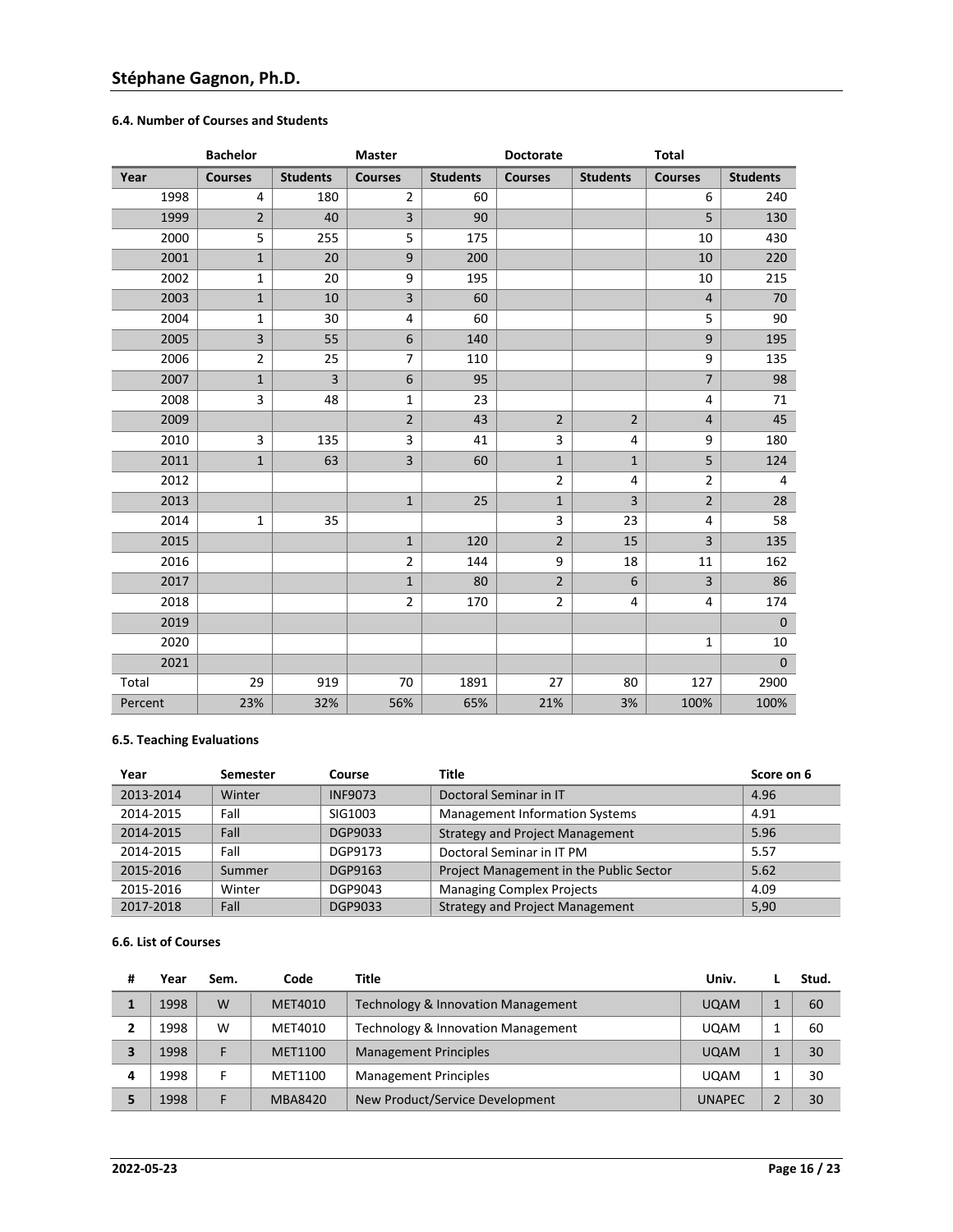| 6                       | 1998 | F       | MBA8420        | New Product/Service Development      | <b>UNAPEC</b> | $\overline{2}$ | 30 |
|-------------------------|------|---------|----------------|--------------------------------------|---------------|----------------|----|
| $\overline{\mathbf{z}}$ | 1999 | W       | OR95801        | Entrepreneurship in E-Commerce       | <b>ITESM</b>  | $\mathbf{1}$   | 20 |
| 8                       | 1999 | W       | <b>IN95595</b> | New Product/Service Development      | <b>ITESM</b>  | $\mathbf{1}$   | 20 |
| 9                       | 1999 | S       | MBA8420        | New Product/Service Development      | <b>UNAPEC</b> | $\overline{2}$ | 30 |
| 10                      | 1999 | S       | MBA8420        | New Product/Service Development      | <b>UNAPEC</b> | $\overline{2}$ | 30 |
| 11                      | 1999 | $\sf S$ | MBA8420        | New Product/Service Development      | <b>USIL</b>   | $\overline{2}$ | 30 |
| 12                      | 2000 | W       | 273434         | <b>Fundamentals of E-Commerce</b>    | McGill        | 1              | 35 |
| 13                      | 2000 | W       | 273690         | <b>Fundamentals of E-Commerce</b>    | <b>McGill</b> | $\overline{2}$ | 65 |
| 14                      | 2000 | W       | MET1100        | <b>Management Principles</b>         | <b>UQAM</b>   | 1              | 60 |
| 15                      | 2000 | W       | MBA8420        | New Product/Service Development      | <b>UNAPEC</b> | $\overline{2}$ | 30 |
| 16                      | 2000 | S       | 280423         | Strategic Management                 | McGill        | $\mathbf 1$    | 60 |
| 17                      | 2000 | $\sf S$ | MBA8420        | Innovation Strategy and E-Commerce   | <b>USIL</b>   | $\overline{2}$ | 20 |
| 18                      | 2000 | S       | MBA8420        | Innovation Strategy and E-Commerce   | <b>UNAPEC</b> | $\overline{2}$ | 30 |
| 19                      | 2000 | S       | MBA8420        | Innovation Strategy and E-Commerce   | <b>UNAPEC</b> | $\overline{2}$ | 30 |
| 20                      | 2000 | F       | 280423         | <b>Strategic Management</b>          | McGill        | $\mathbf{1}$   | 50 |
| 21                      | 2000 | F       | 280423         | <b>Strategic Management</b>          | <b>McGill</b> | $\mathbf{1}$   | 50 |
| 22                      | 2001 | W       | MBA8420        | Strategy in High Tech Industries     | <b>UQAM</b>   | $\overline{2}$ | 20 |
| 23                      | 2001 | W       | SHM1410        | <b>Technology Evaluation</b>         | <b>UQAM</b>   | $\mathbf{1}$   | 20 |
| 24                      | 2001 | W       | MBA8429        | <b>E-Commerce Strategy</b>           | <b>UQAM</b>   | $\overline{2}$ | 25 |
| 25                      | 2001 | $\sf S$ | <b>MBA8429</b> | <b>E-Commerce Strategy</b>           | <b>UQAM</b>   | $\overline{2}$ | 25 |
| 26                      | 2001 | S       | MBA8429        | <b>E-Commerce Strategy</b>           | <b>UQAM</b>   | $\overline{2}$ | 20 |
| 27                      | 2001 | $\sf S$ | MBA8429        | <b>E-Commerce Strategy</b>           | <b>USIL</b>   | $\overline{2}$ | 25 |
| 28                      | 2001 | S       | MBA8429        | <b>E-Commerce Strategy</b>           | <b>ESPOL</b>  | $\overline{2}$ | 25 |
| 29                      | 2001 | $\sf S$ | <b>MGP708H</b> | <b>Managing Innovation Projects</b>  | <b>UQAM</b>   | $\overline{2}$ | 20 |
| 30                      | 2001 | F       | ADM7500        | <b>Information Systems Theory</b>    | <b>UQAM</b>   | $\mathbf 2$    | 20 |
| 31                      | 2001 | F       | <b>MBA8429</b> | <b>E-Commerce Strategy</b>           | <b>CUMT</b>   | $\overline{2}$ | 20 |
| 32                      | 2002 | W       | MBA8429        | <b>E-Commerce Strategy</b>           | <b>UQAM</b>   | $\overline{2}$ | 30 |
| 33                      | 2002 | W       | MBA8429        | <b>E-Commerce Strategy</b>           | <b>UQAM</b>   | $\overline{2}$ | 30 |
| 34                      | 2002 | W       | MBA8429        | <b>E-Commerce Strategy</b>           | <b>UQAM</b>   | $\overline{2}$ | 25 |
| 35                      | 2002 | W       | MBA8429        | <b>E-Commerce Strategy</b>           | <b>UQAM</b>   | $\overline{2}$ | 25 |
| 36                      | 2002 | W       | ADM7500        | <b>Information Systems Theory</b>    | <b>UQAM</b>   | $\overline{2}$ | 20 |
| 37                      | 2002 | W       | MBA8429        | <b>E-Commerce Strategy</b>           | <b>UDLM</b>   | $\overline{2}$ | 20 |
| 38                      | 2002 | S       | MBA8429        | <b>E-Commerce Strategy</b>           | <b>USIL</b>   | $\overline{2}$ | 25 |
| 39                      | 2002 | F       | MGMT460        | Management Strategies for E-Commerce | <b>NJIT</b>   | $\mathbf{1}$   | 20 |
| 40                      | 2002 | F       | MGMT676        | Managing the Digital Firm            | <b>NJIT</b>   | $\overline{2}$ | 10 |
| 41                      | 2002 | F       | MGMT676        | Managing the Digital Firm            | <b>ESC</b>    | $\overline{2}$ | 10 |
| 42                      | 2003 | W       | MGMT460        | Management Strategies for E-Commerce | <b>NJIT</b>   | 1              | 10 |
| 43                      | 2003 | W       | MGMT676        | Managing the Digital Firm            | <b>NJIT</b>   | $\overline{2}$ | 20 |
| 44                      | 2003 | F       | MGMT676        | Managing the Digital Firm (online)   | <b>NJIT</b>   | $\overline{2}$ | 20 |
| 45                      | 2003 | F       | MBA8429        | <b>E-Commerce Strategy</b>           | <b>UQAM</b>   | $\overline{2}$ | 20 |
| 46                      | 2004 | W       | MIS620         | E-Commerce Technologies              | <b>NJIT</b>   | $\overline{2}$ | 10 |
| 47                      | 2004 | S       | MGMT676        | Managing the Digital Firm            | <b>NJIT</b>   | $\overline{2}$ | 20 |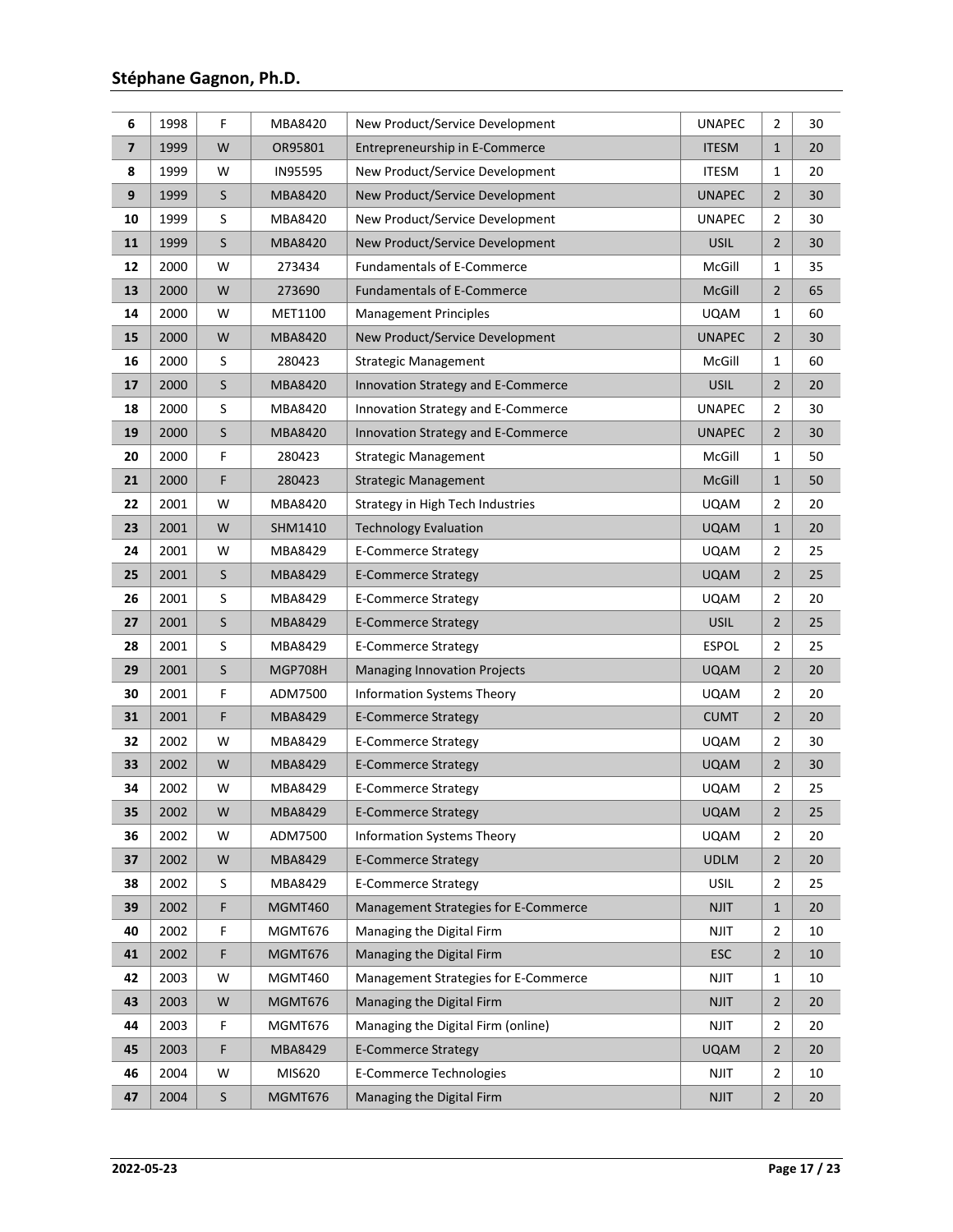| 48 | 2004 | S | MIS620          | E-Commerce Technologies                    | <b>ESC</b>    | $\overline{2}$ | 10             |
|----|------|---|-----------------|--------------------------------------------|---------------|----------------|----------------|
| 49 | 2004 | F | <b>MGMT676</b>  | Managing the Digital Firm (online)         | <b>NJIT</b>   | $\overline{2}$ | 20             |
| 50 | 2004 | F | MGMT460         | Management Strategies for E-Commerce       | <b>NJIT</b>   | $\mathbf{1}$   | 30             |
| 51 | 2005 | W | MIS360          | <b>E-Commerce Strategy</b>                 | <b>NJIT</b>   | $\mathbf{1}$   | 10             |
| 52 | 2005 | W | MIS620          | E-Commerce Technologies                    | <b>NJIT</b>   | $\overline{2}$ | 10             |
| 53 | 2005 | W | <b>MGMT676</b>  | Managing the Digital Firm                  | <b>NJIT</b>   | $\overline{2}$ | 25             |
| 54 | 2005 | S | MIS620          | <b>E-Commerce Technologies</b>             | <b>ESC</b>    | $\overline{2}$ | 10             |
| 55 | 2005 | S | <b>MGMT676</b>  | Managing the Digital Firm                  | <b>NJIT</b>   | $\overline{2}$ | 25             |
| 56 | 2005 | S | MBA8429         | <b>E-Commerce Strategy</b>                 | <b>UQAM</b>   | 2              | 35             |
| 57 | 2005 | F | <b>MGMT676</b>  | Managing the Digital Firm (online)         | <b>NJIT</b>   | $\overline{2}$ | 35             |
| 58 | 2005 | F | MIS360          | <b>E-Commerce Technologies</b>             | <b>NJIT</b>   | 1              | 25             |
| 59 | 2005 | F | MGMT460         | Management Strategies for E-Commerce       | <b>NJIT</b>   | $\mathbf{1}$   | 20             |
| 60 | 2006 | W | MIS360          | E-Commerce Technologies                    | <b>NJIT</b>   | 1              | 20             |
| 61 | 2006 | W | MGMT676         | Managing the Digital Firm                  | <b>NJIT</b>   | $\overline{2}$ | 25             |
| 62 | 2006 | S | MGP7014         | Information Systems and Project Management | <b>UQO</b>    | $\overline{2}$ | 15             |
| 63 | 2006 | S | MGP708XA        | <b>Business Process Management</b>         | <b>UQO</b>    | $\overline{2}$ | 15             |
| 64 | 2006 | F | MGP7014         | Information Systems and Project Management | <b>UQO</b>    | $\overline{2}$ | 10             |
| 65 | 2006 | F | MGP7014A        | Information Systems and Project Management | <b>UQO</b>    | $\overline{2}$ | 20             |
| 66 | 2006 | F | MBA6433         | Information and IT for Accountants         | <b>UQO</b>    | $\overline{2}$ | 15             |
| 67 | 2006 | F | <b>MBA6433A</b> | Information and IT for Accountants         | <b>UQO</b>    | $\overline{2}$ | 10             |
| 68 | 2006 | F | <b>INF4173</b>  | Computer Science Senior Project            | <b>UQO</b>    | 1              | 5              |
| 69 | 2007 | S | MGP7014         | Information Systems and Project Management | <b>UQAC</b>   | $\overline{2}$ | 20             |
| 70 | 2007 | F | <b>INF4173</b>  | Computer Science Senior Project            | <b>UQO</b>    | $\mathbf{1}$   | 3              |
| 71 | 2007 | F | MGP7014         | Information Systems and Project Management | <b>UQO</b>    | $\overline{2}$ | $10\,$         |
| 72 | 2007 | F | MGP7014A        | Information Systems and Project Management | <b>UQO</b>    | $\overline{2}$ | 20             |
| 73 | 2007 | F | MBA6433         | Information and IT for Accountants         | <b>UQO</b>    | $\overline{2}$ | 15             |
| 74 | 2007 | F | <b>MBA6433A</b> | Information and IT for Accountants         | <b>UQO</b>    | $\overline{2}$ | 10             |
| 75 | 2007 | F | MGP7014         | Information Systems and Project Management | <b>UQAC</b>   | $\overline{2}$ | 20             |
| 76 | 2008 | W | <b>INF4173</b>  | Computer Science Senior Project            | <b>UQO</b>    | 1              | 11             |
| 77 | 2008 | S | MGP708ME        | International Project Management - Part I  | <b>UNAPEC</b> | $\overline{2}$ | 23             |
| 78 | 2008 | S | <b>INF4173</b>  | <b>Computer Science Senior Project</b>     | <b>UQO</b>    | 1              | 2              |
| 79 | 2008 | F | <b>INF4323</b>  | Systems Analysis and Design (online)       | <b>UQO</b>    | $\mathbf{1}$   | 35             |
| 80 | 2009 | W | <b>MGP7017E</b> | International Project Management - Part II | <b>UNAPEC</b> | $\overline{2}$ | 23             |
| 81 | 2009 | W | <b>INF9083</b>  | Directed Readings in IT                    | <b>UQO</b>    | $\mathsf{3}$   | $\mathbf{1}$   |
| 82 | 2009 | W | MGP7111E        | <b>Project Management and Its Context</b>  | <b>UNAPEC</b> | $\overline{2}$ | 20             |
| 83 | 2009 | S | <b>INF9123</b>  | Algorithmics and Software Engineering      | <b>UQO</b>    | 3              | $1\,$          |
| 84 | 2010 | W | <b>INF4193</b>  | IT Project Management (online)             | <b>UQO</b>    | $\mathbf{1}$   | 45             |
| 85 | 2010 | W | <b>INF9083</b>  | Directed Readings in IT                    | <b>UQO</b>    | 3              | $\overline{2}$ |
| 86 | 2010 | W | ADM6002         | Starting and Managing Your Consulting Firm | <b>UQO</b>    | $\overline{2}$ | 10             |
| 87 | 2010 | W | ADM6002E        | Starting and Managing Your Consulting Firm | <b>UNAPEC</b> | $\overline{2}$ | 20             |
| 88 | 2010 | W | MGP7111E        | Project Management and Its Context         | <b>UNAPEC</b> | $\overline{2}$ | 11             |
| 89 | 2010 | S | <b>INF9123</b>  | Algorithmics and Software Engineering      | <b>UQO</b>    | 3              | $\mathbf{1}$   |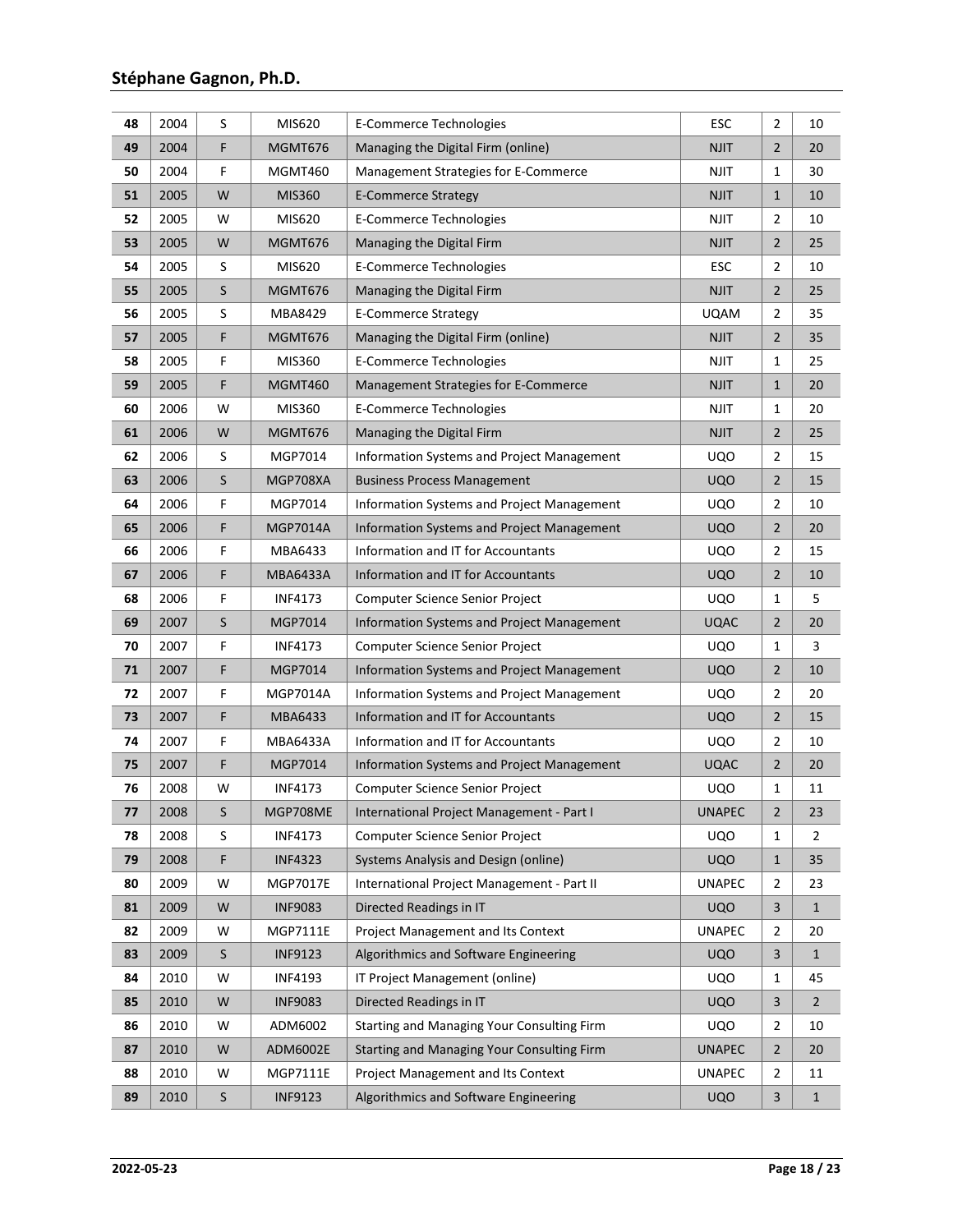| 90  | 2010 | F       | <b>INF9083</b>  | Directed Readings in IT                            | <b>UQO</b>    | 3                       | $\mathbf{1}$   |
|-----|------|---------|-----------------|----------------------------------------------------|---------------|-------------------------|----------------|
| 91  | 2010 | F       | <b>MNG1553</b>  | Corporate Social and Env. Responsibility           | <b>UQO</b>    | $\mathbf{1}$            | 45             |
| 92  | 2010 | F       | <b>INF4233</b>  | <b>Managing Information Systems</b>                | <b>UQO</b>    | 1                       | 45             |
| 93  | 2011 | W       | MGP7111E        | <b>Project Management and Its Context</b>          | <b>UNAPEC</b> | $\overline{2}$          | 13             |
| 94  | 2011 | W       | <b>INF4193</b>  | IT Project Management (online)                     | <b>UQO</b>    | 1                       | 63             |
| 95  | 2011 | $\sf S$ | ADM6002E        | Starting and Managing Your Consulting Firm         | <b>UNAPEC</b> | $\overline{2}$          | 25             |
| 96  | 2011 | S       | <b>MBA6298C</b> | Agile and Extreme Project Management               | U Ottawa      | $\overline{2}$          | 22             |
| 97  | 2011 | F       | <b>INF9083</b>  | Directed Readings in IT                            | <b>UQO</b>    | $\overline{\mathbf{3}}$ | $\mathbf 1$    |
| 98  | 2012 | W       | DGP9043         | <b>Managing Complex Projects</b>                   | <b>UQO</b>    | 3                       | 3              |
| 99  | 2012 | W       | <b>INF9143</b>  | Data Processing and Artificial Intelligence        | <b>UQO</b>    | 3                       | $\mathbf{1}$   |
| 100 | 2013 | S       | ADM6002E        | Starting and Managing Your Consulting Firm         | <b>UNAPEC</b> | $\overline{2}$          | 25             |
| 101 | 2013 | F       | <b>DGP9033</b>  | <b>Strategy and Project Management</b>             | <b>UQO</b>    | 3                       | 3              |
| 102 | 2014 | W       | <b>INF9073</b>  | Doctoral Seminar in IT                             | <b>UQO</b>    | 3                       | 14             |
| 103 | 2014 | F       | <b>DGP9033</b>  | <b>Strategy and Project Management</b>             | <b>UQO</b>    | 3                       | 5              |
| 104 | 2014 | F       | DGP9173         | Doctoral Seminar in IT PM                          | <b>UQO</b>    | 3                       | 4              |
| 105 | 2014 | F       | SIG1003         | <b>Managing Information Systems</b>                | <b>UQO</b>    | $\mathbf{1}$            | 35             |
| 106 | 2015 | W       | DGP9043         | <b>Managing Complex Projects</b>                   | <b>UQO</b>    | 3                       | 5              |
| 107 | 2015 | S       | MGP7121         | Project Planning and Control (China)               | China         | $\overline{2}$          | 120            |
| 108 | 2015 | S       | DGP9163         | Project Management in the Public Sector            | <b>UQO</b>    | 3                       | 10             |
| 109 | 2016 | W       | DGP9043         | <b>Managing Complex Projects</b>                   | <b>UQO</b>    | $\mathsf{3}$            | 4              |
| 110 | 2016 | S       | MGP7121         | Project Planning and Control (China)               | China         | $\overline{2}$          | 120            |
| 111 | 2016 | S       | ADM6002E        | Starting and Managing Your Consulting Firm         | <b>UNAPEC</b> | $\overline{2}$          | 24             |
| 112 | 2016 | S       | DGP9006         | Comprehensive Exams                                | <b>UQO</b>    | 3                       | $\overline{2}$ |
| 113 | 2016 | $\sf S$ | DGP9143         | Directed Readings in Data Analysis                 | <b>UQO</b>    | 3                       | $\mathbf{1}$   |
| 114 | 2016 | S       | <b>INF9006</b>  | Comprehensive Exams                                | <b>UQO</b>    | 3                       | 1              |
| 115 | 2016 | $\sf S$ | <b>INF9083</b>  | Directed Readings in IT                            | <b>UQO</b>    | 3                       | $\overline{2}$ |
| 116 | 2016 | F       | DGP9006         | Comprehensive Exams                                | <b>UQO</b>    | 3                       | 2              |
| 117 | 2016 | F       | DGP9143         | Directed Readings in Data Analysis                 | <b>UQO</b>    | $\mathsf{3}$            | $\mathbf{1}$   |
| 118 | 2016 | F       | <b>INF9083</b>  | Directed Readings in IT                            | <b>UQO</b>    | 3                       | 3              |
| 119 | 2016 | F       | <b>INF9143</b>  | Data Processing and Artificial Intelligence        | <b>UQO</b>    | $\mathsf{3}$            | $\overline{2}$ |
| 120 | 2017 | S       | MGP7121         | Project Planning and Control (China)               | China         | 2                       | 80             |
| 121 | 2017 | F       | DGP9033         | <b>Strategy and Project Management</b>             | <b>UQO</b>    | $\mathsf{3}$            | 4              |
| 122 | 2017 | F       | <b>INF9143</b>  | Data Processing and Artificial Intelligence        | <b>UQO</b>    | 3                       | 2              |
| 123 | 2018 | W       | MGP7121         | Project Planning and Control (China)               | China         | $\overline{2}$          | 40             |
| 124 | 2018 | W       | DGP9006         | Comprehensive Exams                                | <b>UQO</b>    | 3                       | $\overline{2}$ |
| 125 | 2018 | W       | <b>INF9006</b>  | Comprehensive Exams                                | <b>UQO</b>    | 3                       | $\overline{2}$ |
| 126 | 2018 | S       | MGP7121         | Project Planning and Control (China)               | China         | $\overline{2}$          | 130            |
| 127 | 2020 | F       | DGP9223         | Epistemology and methodology in project management | <b>UQO</b>    | $\mathsf{3}$            | 10             |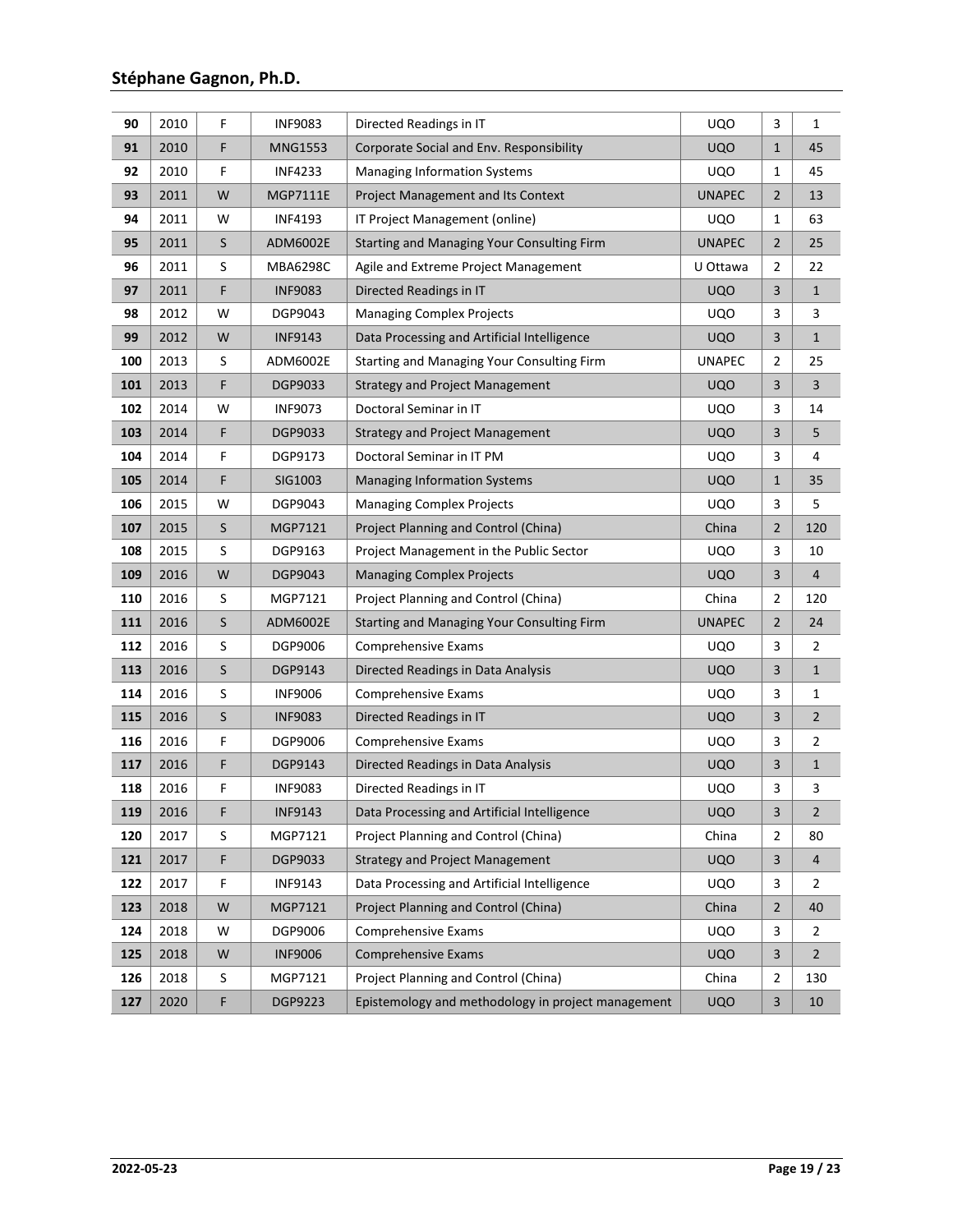## **7. Awards and Grants**

### **7.1. On-Going or Recent Research Grants (2014-2021)**

| <b>Start</b> | End  | Title                                                                          | <b>Funding</b> | Amount    |
|--------------|------|--------------------------------------------------------------------------------|----------------|-----------|
| 2020         | 2021 | Digital Transformation of Automotive Industry: Action Design Research and      | MITACS /       | \$30,000  |
|              |      | Startup for Last Price Recommendation Engines                                  | eSano          |           |
| 2018         | 2021 | Next Generation Product Cost Tracking; co-principal investigator with Greg     | MITACS /       | \$15,000  |
|              |      | Richards (PI) from Telfer and Alex Ramirez from Sprott                         | Ciena          | $+10,000$ |
| 2017         | 2021 | Business Technology Management (BTM) Body of Knowledge (BOK);                  | MITACS /       | \$160,000 |
|              |      | principal investigator                                                         | <b>ITAC</b>    |           |
| 2016         | 2021 | Enabling the Agile Organization: Toward an Integrated Capability Model for     | National       | \$10,000  |
|              |      | Intelligent Applications Projects; principal investigator with Greg Richards   | Capital        |           |
|              |      | from Telfer and Alex Ramirez from Sprott                                       | Research       |           |
|              |      |                                                                                | Fund           |           |
| 2015         | 2015 | Language Technologies for Risk Management; principal investigator              | <b>MITACS</b>  | \$5 000   |
|              |      |                                                                                | Globalink      |           |
| 2014         | 2017 | Application of intelligent systems for high frequency risk analysis; principal | Fondation      | \$7,943   |
|              |      | investigator                                                                   | <b>UQO</b>     |           |

## **7.2. Completed Research Grants (2001-2013)**

| 2012-2013 | Language Technologies for Healthcare Informatics, CAN\$9,787, iCare Health IT, w. V. Nabelsi      |
|-----------|---------------------------------------------------------------------------------------------------|
| 2012-2013 | Healthcare Informatics Project Management, CAN\$23,145, iCare Health IT, w. V. Nabelsi            |
| 2012-2013 | Process Integration Research Lab (PIRL) Team Support, CAN\$10,000, UQO FIRC, w. V. Nabelsi et al. |
| 2010-2011 | Text Classification with XBRL, CAN\$2,000, UQO FIRC, w. A. Charbonneau                            |
| 2007-2008 | Software Engineering for Mainframe Migration Toward SOA, CAN\$8,706, STO, w. M. Iglewski          |
| 2007-2008 | Venture Capital and Regional Development, CAN\$12,472, MDEIE, w. H. Kane et al.                   |
| 2007-2008 | Success Factors for Software as a Service, CAN\$800, UQO FIRC                                     |
| 2006-2007 | Commercialization of Software as a Service, CAN\$10,000, UQO FIRC                                 |
| 2004-2005 | Intelligent Market Monitoring, US\$20,000, NJIT SBR Fund                                          |
| 2003-2004 | Buyer-Vendor Incubation as an IT Acquisition Strategy, US\$20,000, NJIT SBR Fund                  |
| 2001-2003 | ASPs and the Future of the Software Industry, CAN\$43,000, UQAM PAFARC                            |
|           |                                                                                                   |

### **7.3. Awards**

| 2011      | New Jersey Policy Research Organization (NJPRO) Bright Idea Award for paper in Cloud Computing |
|-----------|------------------------------------------------------------------------------------------------|
| 2003      | New Jersey Technology Council (NJTC) Excellence in Technology Education Award                  |
| 2002-2003 | NJIT School of Management Nominee for the NJIT Graduate Teaching Award                         |
| 2000-2001 | Ph.D. Scholarship, CIFORT, ESG, UQAM                                                           |
| 1997-1999 | Ph.D. Scholarship, MET, ESG, UQAM                                                              |
| 1997-1998 | Ph.D. Scholarship, FCAR Funds, Government of Quebec                                            |
| 1992-1993 | National Masters' Thesis Award of the Institute of Public Administration of Canada             |
| 1990-1991 | Undergraduate Dean's Honors List and Scholarship for Excellent Performance                     |
| 1987-1988 | Undergraduate Leaders' Scholarship for the creation of a Public Affairs Study Group            |

## **8. Faculty Leadership**

### **8.1. UQO (2006-Today)**

- 1. 2018: Program director of DBA and Master of Project Management
- 2. 2017-2018: Interim Director, Dept. of Industrial Relations, 18 full-time professors, 2 support employees
- 3. 2016- Today: Member of the Research Committee at UQO
- 4. 2013-Today: Proposer, School of Management and Technology
- 5. 2013-2015: Member, Strategic Planning Committee, Language Technology Research Center
- 6. 2011-Today: Member, BAA MIS Concentration Development Committee
- 7. 2011: Director, Dept. of Business Administration, 35 full-time professors, 5 support employees
- 8. 2010-2011: Coaching, MIS Team, Jeux du Commerce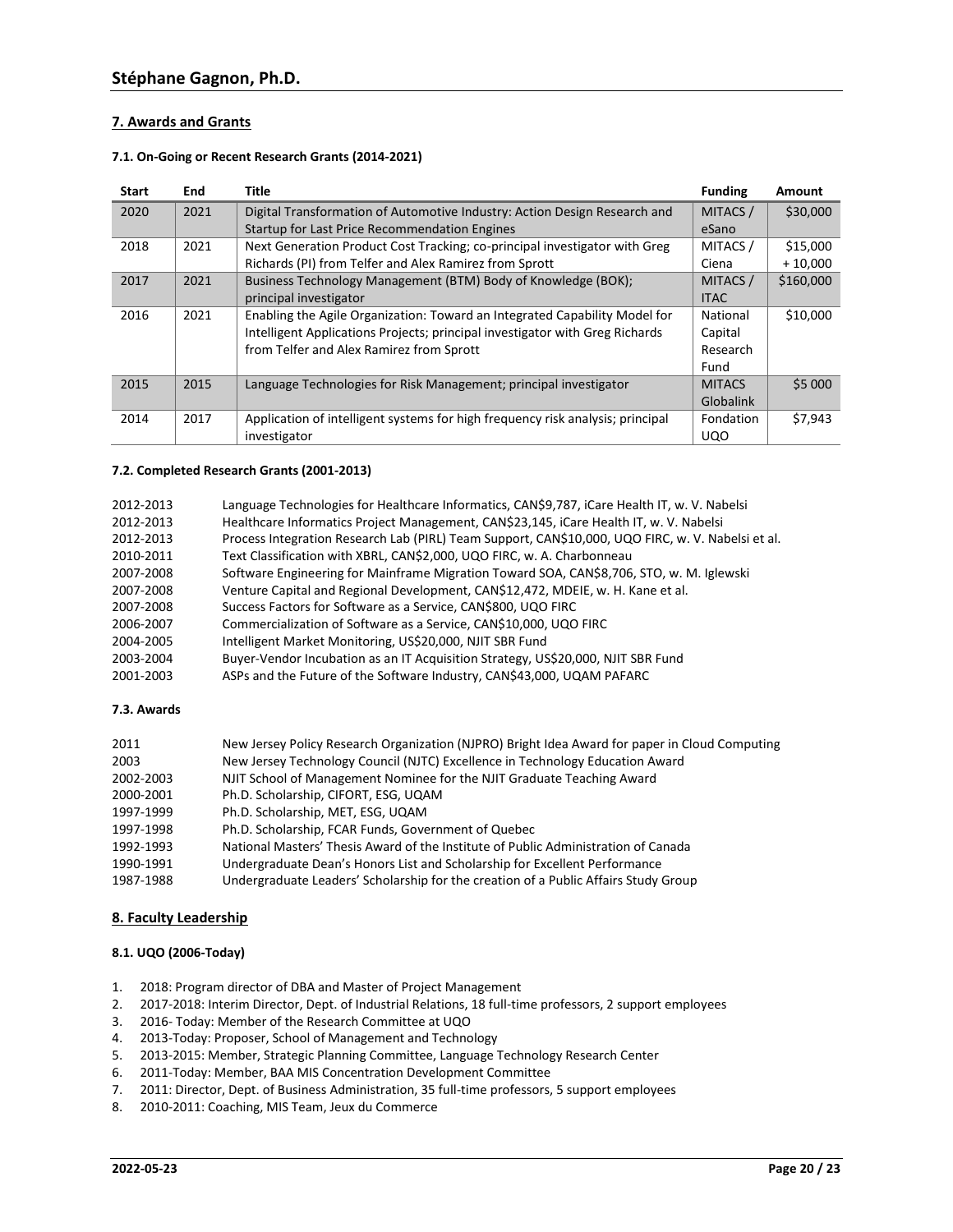- 9. 2009- Today: Member, SAP Alliance Academic Committee
- 10. 2007: Interim Director, Masters of Project Management (MPM), 800 students, French & English programs
- 11. 2006-2012: Webmaster for the department web sites
- 12. 2006-2007: Co-Chair, Weekly Research Seminar Series
- 13. 2006-2007: Chair, Proposal to Launch a New Graduate School of Management and Technology (with CS Dept.)
- 14. 2006-2008: Coordinator, MIS and IT Management courses, program development between Admin. & CS depts.

### **8.2. NJIT (2002-2006)**

- 1. Chair, e-Business Laboratory (eLab), NJIT
- 2. Chair, Instructional Resources Committee, AACSB Internal Review, School of Management, NJIT
- 3. Chair, ERP and e-business Education Project, School of Management, NJIT
- 4. Chair, Recruitment and Screening Committee for e-business and e-marketing Positions
- 5. Chair, IT Staff Supervision Committee, School of Management, NJIT
- 6. Coordinator, e-commerce courses, School of Management, NJIT

### **9. Associations**

### **9.1. Membership and Leadership Positions**

| 2020-Today | Society for Information Management (SIM) Academic Council Member                          |
|------------|-------------------------------------------------------------------------------------------|
| 2020-Today | Association of Information Systems (AIS) SIGLEAD Member                                   |
| 2015-Today | IT Association of Canada (ITAC), Advisor, Business Technology Management (BTM) Forum      |
| 2014       | CIO Association of Canada (CIOCAN), Ottawa Chapter                                        |
| 2012-2019  | Canadian Advanced Technology Association (CATA), Executive in Residence                   |
| 2013-2015  | Public Sector IT Professional Association (DPI), Member, Advisory Board                   |
| 2008-2014  | Réseau Action TI, Outaouais Section                                                       |
| 2005-2007  | International Association of Software Architects (IASA), User Group Leader, EDU Committee |
| 2005-2007  | Integration Consortium (IC), VP Research and Standards, Edu and IC-BOK                    |
| 2003-2007  | Association of Computing Machinery (ACM), e-commerce SIG, Soft Eng SIG                    |
| 2003-2006  | Institute of Electrical and Electronics Engineers (IEEE), Computer Society, COMSOC        |
| 2004-2005  | Association of Information Systems (AIS), e-business SIG, Business Process SIG            |
| 2000-2002  | Academy of Management (AOM), Technology and Innovation Management (TIM)                   |

### **9.2. Member of Academic-Industry Alliances**

| 2002-Present | IBM Academic Initiative and wIBM WebSphere User Groups                |
|--------------|-----------------------------------------------------------------------|
| 2002-2009    | Appian BPM and Compuware Optimal Academic Alliances                   |
| 2003-2006    | Oracle PeopleSoft and Microsoft Business Solutions Academic Alliances |

### **10. Conference Organization**

### **10.1. Conference, Track, Workshop, or Panel Co-Chair**

- 1. Chair, Section 600 Multi-Sectoral Workshops, ACFAS 2019, Gatineau
- 2. Special Sessions, 2015 IFAC Symposium on Information Control in Manufacturing (INCOM 2015), Ottawa, May 11-13, 2015.
- 3. Co-Organizer, 2nd Triennial Expert Panel on Property-Powered Rail in Open Markets, UQO and Carleton University, Gatineau, Sept. 16, 2014.
- 4. Wireless Services and Business Track, Wireless Telecommunication Symposium (WTS 2009), Prague, April 2009
- 5. Integration Consortium, Global Integration Summit (GIS), Boston, May 2006
- 6. 2 nd Workshop on Business Services Networks (BSN), IEEE CEC/EEE, San Francisco, June 2006
- 7. Workshop of Service Oriented Business Process Integration (SOBPI), ICSOC, Amsterdam, Dec.2005
- 8. 6th IEEE International Conference on Web Information Systems Engineering (WISE 2005), Co-Chair of Industry Track, and Organize & Chair an Industry-Academia Panel on Future of SOA, New York, Nov. 2005
- 9. IEEE Services Computing Conference (SCC 2005), Co-Chair, Services Provisioning Track, Orlando, July 2005
- 10. 1<sup>st</sup> Workshop on Business Services Networks (BSN), IEEE EEE, Hong Kong, March 2005
- 11. IEEE ITRE, Organize & Chair an Industry-Academia Panel on IT Training, August 2003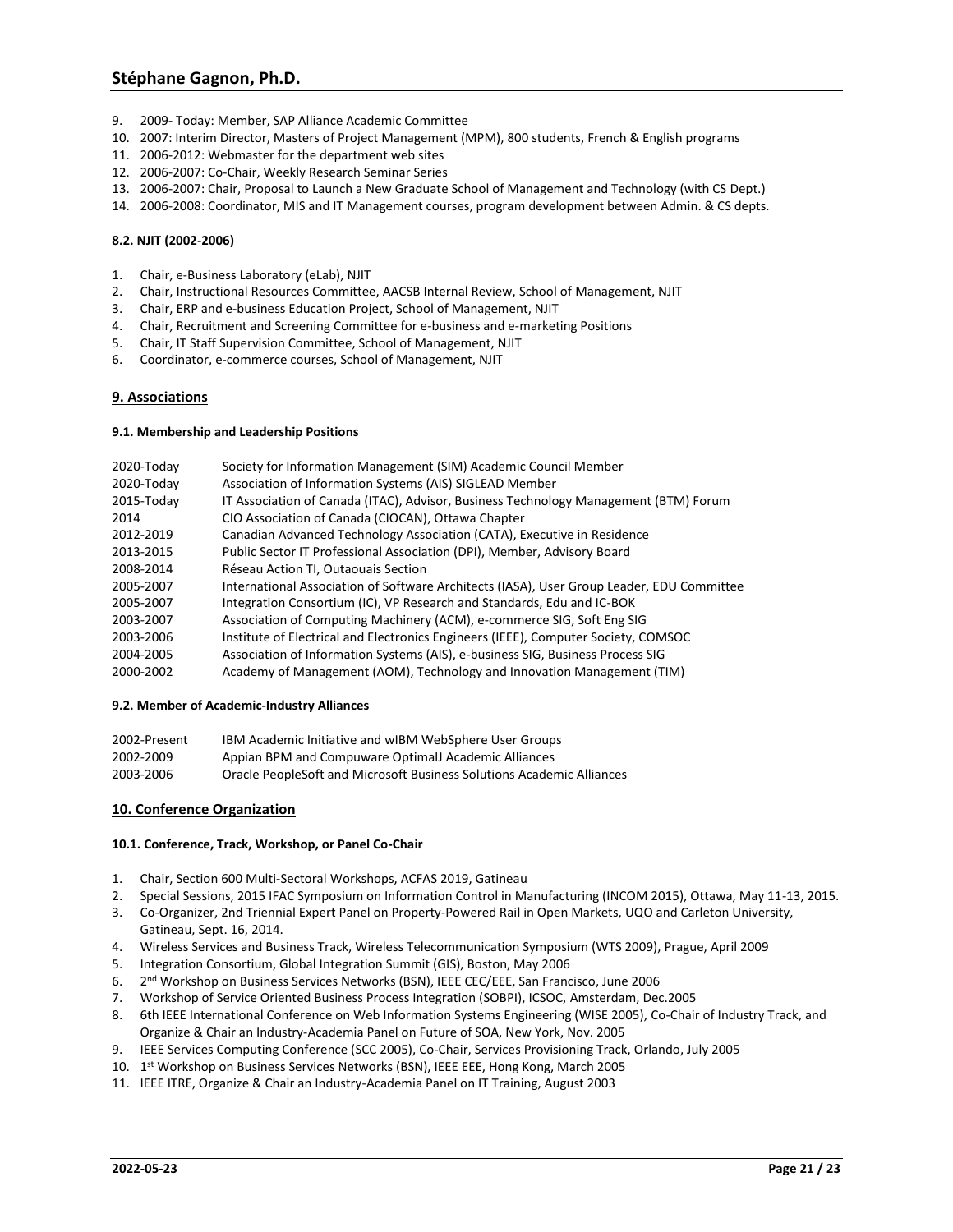### **10.2. Member of Program Committees**

- 1. 1st International IBM Cloud Academy Conference, Research Triangle Park, North Carolina, April 19-20, 2012
- 2. 5th International MCETECH Conference on eTechnologies, Les Diablerets, Switzerland, January 23-26, 2011
- 3. 13th IEEE International EDOC Conference (EDOC 2009), "Enterprise Computing Conference", 31 August 4 September 2009, Auckland, New Zealand
- 4. 4th International MCETECH Conference on e-Technologies, Ottawa, ON, May 4-6, 2009
- 5. 6th International Conference on Information Technology: New Generations (ITNG 2009), Software Compliance Track, April 27-29, 2009, Las Vegas, USA
- 6. 12th IEEE International EDOC Conference (EDOC 2008), "Enterprise Computing Conference", September 15-19, 2008, Munich, Germany
- 7. 9th EC-Web, Turin, Italy, Sept. 2008
- 8. 3rd International MCETECH Conference on e-Technologies, 2nd Workshop on Practice and Theory of IT Security (PTITS), Montreal, QC, Jan.2008
- 9. 11th IEEE International EDOC Conference (EDOC 2007), "Enterprise Computing Conference", Indianapolis, MD, Oct. 2007 10. 8th EC-Web, Regensburg, Germany, Sept. 2007
- 11. Workshop on Conceptual Modeling of Service-Oriented Software Systems, Tucson, AZ, Nov. 2006
- 12. 2nd ICEBE, Shanghai, China, Oct. 2006
- 13. 10th IEEE International EDOC Conference (EDOC 2006), "Enterprise Computing Conference", Hong Kong, Oct. 2006
- 14. 7th EC-Web, Kracow, Poland, Sept. 2006
- 15. Minitrack in Process Management and Automation, AMCIS, Acapulco, México, August 2006
- 16. 1st ICEBE, Beijing, China, Oct. 2005
- 17. SIGPAM Workshop on Business Process Management Research, AMCIS, Omaha, NE, August 2005

### **11. Review Committees**

### **11.1. Academic Conferences**

- 1. Wireless Telecommunications Symposium (WTS), Pomona, CA, April 2008
- 2. HICSS, Mini-Track on HCI Issues in IT, Waikoloa, HI, January 2008
- 3. Administrative Sciences Association of Canada (ASAC), MIS Division, Ottawa, ON, June 2007
- 4. Wireless Telecommunications Symposium (WTS), Pomona, CA, April 2007
- 5. International Workshop on Community Informatics (COMINF'06), Montpellier, France, Nov. 2006
- 6. ICIS, Mini-Track on Web-based Information Systems and Applications, Las Vegas, NV, Dec. 2005
- 7. Academy of Management (AOM), TIM & BPS Divisions, Washington, DC, August 2001
- 8. Administrative Sciences Association of Canada (ASAC), TIM Division, Montreal, August 2000

### **11.2. Journals**

| 2016-Today | Electronic Commerce: Research and Applications (Elsevier)                            |
|------------|--------------------------------------------------------------------------------------|
| 2014-Today | Electronic Commerce Research (Springer)                                              |
| 2014-Today | IT Professional (IEEE)                                                               |
| 2014-Today | Health Expectations (Elsevier)                                                       |
| 2011-Today | Management and Production Engineering Review (MPER)                                  |
| 2007-Today | International Journal of Interdisciplinary Telecommunications and Networking (IJITN) |
| 2007       | <b>Telecommunications Systems Journal</b>                                            |
| 2006       | International Journal of Production Economics                                        |
| 2003-2004  | <b>IEEE Transactions on Engineering Management</b>                                   |
| 2002-2003  | Logistics Information Management                                                     |
| 2001-2006  | International Journal of Operations and Production management                        |
|            |                                                                                      |

### **11.3. Government Agencies**

| 2015-Today | Natural Sciences and Engineering Research Council (NSERC), Government of Canada         |
|------------|-----------------------------------------------------------------------------------------|
| 2010-Today | Fonds Québécois de Recherche sur la Société et la Culture (FQRSC), Government of Québec |
| 2009-Today | Social Sciences and Humanities Research Council (SSHRC), Government of Canada           |
| 2008       | Agence Nationale de la Recherche (ANR), Government of France, Paris, France             |
| 2006       | JACQUARD Industrial Innovation Program, Nertherlands Research Organization (NRO)        |